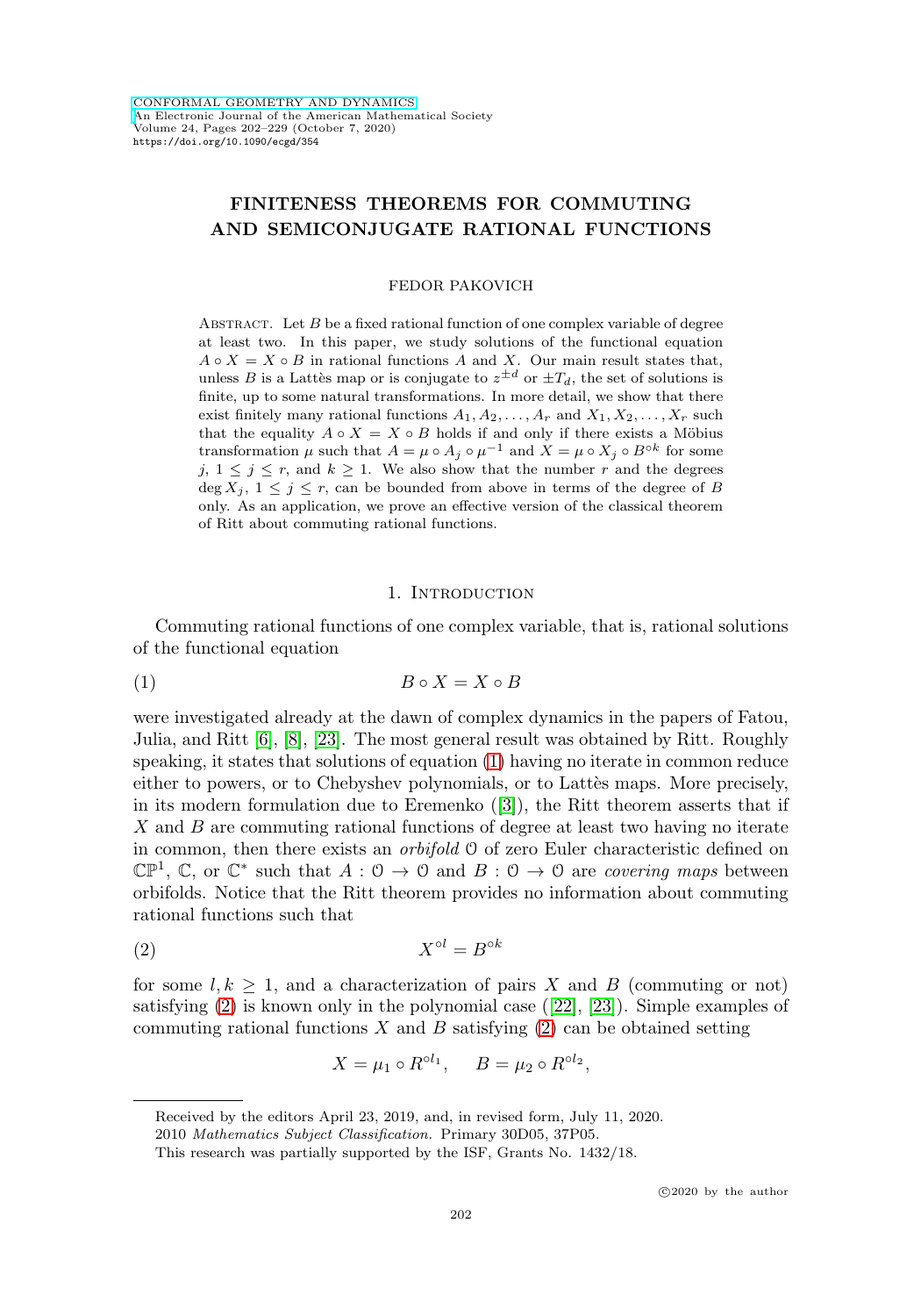where R is an arbitrary rational function and  $\mu_1$ ,  $\mu_2$  are Möbius transformations commuting with R and between themselves. However, it was shown already by Ritt ([\[23\]](#page-27-2)) that other examples also exist.

Functional equation [\(1\)](#page-0-0) is a particular case of the functional equation

<span id="page-1-0"></span>
$$
(3) \t\t A \circ X = X \circ B,
$$

where  $A$ ,  $B$ , and  $X$  are rational functions, playing along with equation [\(1\)](#page-0-0) an important role in complex and arithmetic dynamics (see e.g. [\[1\]](#page-26-1), [\[3\]](#page-26-0), [\[4\]](#page-27-4), [\[7\]](#page-27-5), [\[11\]](#page-27-6),  $[17], [21]$  $[17], [21]$  $[17], [21]$ . We always will assume that A and B in [\(3\)](#page-1-0) have degree at least two, while X has degree at least one. In case if [\(3\)](#page-1-0) is satisfied for some X with deg  $X \geq 2$ , the function B is called *semiconjugate* to the function  $A$ , and the function  $X$  is called a semiconjugacy from B to A. The case deg  $X = 1$  corresponds to the usual conjugacy. In terms of dynamical systems, the conjugacy condition means that the dynamical systems  $B^{\circ k}$ ,  $k \geq 1$ , and  $A^{\circ k}$ ,  $k \geq 1$ , are *equivalent*, while the semiconjugacy condition means that the system  $A^{\circ k}$ ,  $k \ge 1$ , is a *factor* of the system  $B^{\circ k}$ ,  $k \ge 1$ .

Semiconjugate rational functions were investigated at length in the recent papers [\[14\]](#page-27-9), [\[19\]](#page-27-10), [\[20\]](#page-27-11). In particular, it was shown in [14] that if a solution  $A, B, X$  of equation [\(3\)](#page-1-0) is *primitive*, that is, satisfying the condition  $\mathbb{C}(X, B) = \mathbb{C}(z)$ , then there exist orbifolds  $\mathcal{O}_1$  and  $\mathcal{O}_2$  of non-negative Euler characteristic defined on  $\mathbb{CP}^1$ such that  $A: \mathcal{O}_1 \to \mathcal{O}_1$ ,  $B: \mathcal{O}_2 \to \mathcal{O}_2$ , and  $X: \mathcal{O}_1 \to \mathcal{O}_2$  are minimal holomorphic maps between orbifolds. This condition generalizes the condition provided by the Ritt theorem, and implies strong restrictions on the possible form of  $A, B$  and  $X$ . In particular, it implies that the Galois closure of the field extension  $\mathbb{C}(z)/\mathbb{C}(X)$ has genus zero or one.

Any solution of [\(3\)](#page-1-0) reduces to a primitive one by a simple iterative process. Indeed, if  $\mathbb{C}(X, B) \neq \mathbb{C}(z)$ , then by the Lüroth theorem  $\mathbb{C}(X, B) = \mathbb{C}(U_1)$  for some rational function  $U_1$  of degree greater than one, and hence

$$
X = X_1 \circ U_1, \quad B = V_1 \circ U_1
$$

for some rational functions  $X_1$  and  $V_1$ . Substituting these expressions in [\(3\)](#page-1-0) we see that the triple  $A, X_1, U_1 \circ V_1$  is another solution of [\(3\)](#page-1-0). This new solution is not necessary primitive. Nevertheless,  $\deg X_1 < \deg X$ . Therefore, after a finite number of similar transformations we will arrive at a primitive solution.

In this paper, we study the totality of solutions of [\(3\)](#page-1-0) in rational functions A and X for a fixed rational function B. We show that, unless B has a very special form, the number of solutions of [\(3\)](#page-1-0), considered up to some natural transformations, is finite. Moreover, this number can be bounded from above in terms of the degree of  $B$  only. Notice that the results of  $[14]$ ,  $[19]$ ,  $[20]$  do not immediately imply any results of this kind, since a priori the number of steps in the reduction to a primitive solution as well as the number of primitive solutions for a fixed function B can be arbitrarily large.

In more details, let  $A, X$  be a solution of [\(3\)](#page-1-0). It is clear that  $A$  is defined by  $X$ in a unique way. However, for a given rational function  $A$  there might be several X satisfying [\(3\)](#page-1-0). In particular, for any  $k \geq 1$  we may replace X by  $\widetilde{X} = X \circ B^{\circ k}$ . More generally, if A, X is a solution of [\(3\)](#page-1-0), then for any Möbius transformation  $\mu$ and  $k \geq 1$  we obtain another solution setting

<span id="page-1-1"></span>(4) 
$$
\widetilde{A} = \mu \circ A \circ \mu^{-1}, \quad \widetilde{X} = \mu \circ X \circ B^{\circ k}.
$$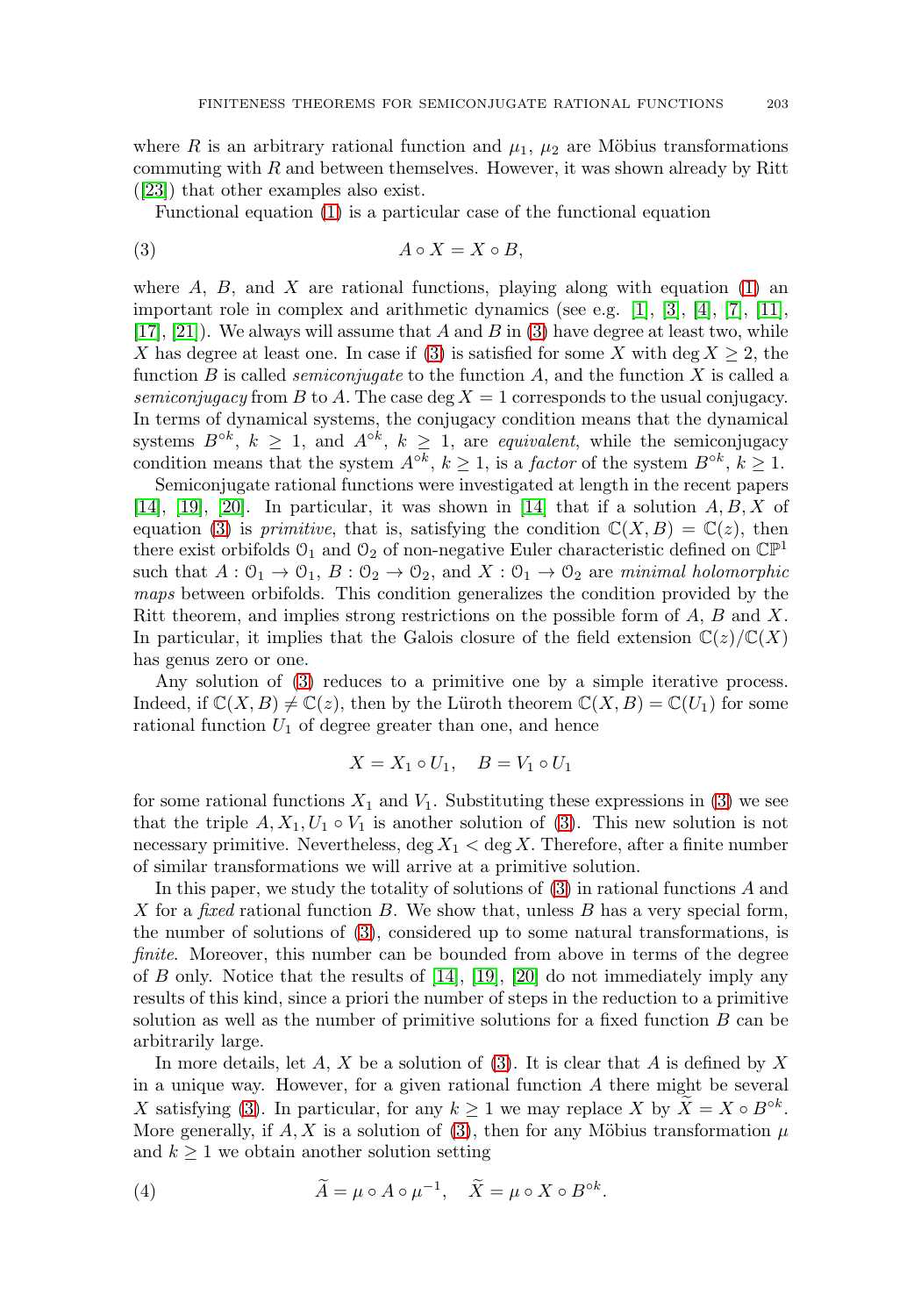We say that a rational function  $B$  is *special* if it is either a Lattes map, or it is conjugate to  $z^{\pm n}$  or  $\pm T_n$ . In these terms, the main result of the paper is following.

<span id="page-2-0"></span>**Theorem 1.1.** Let B be a non-special rational function of degree at least two. Then there exist rational functions  $A_1, A_2, \ldots, A_r$  and  $X_1, X_2, \ldots, X_r$  such that rational functions A and X satisfy [\(3\)](#page-1-0) if and only if

$$
A = \mu \circ A_j \circ \mu^{-1}, \quad X = \mu \circ X_j \circ B^{\circ k}
$$

for some j,  $1 \leq j \leq r$ , Möbius transformation  $\mu$ , and  $k \geq 0$ . Furthermore, there exist (computable) functions  $\psi, \varphi : \mathbb{N} \to \mathbb{N}$  such that for any non-special B of degree d the number r and the degrees  $\deg X_j$ ,  $1 \leq j \leq r$ , are bounded from above by  $\psi(d)$ and  $\varphi(d)$ , correspondingly.

Notice that Theorem [1.1](#page-2-0) bounds both the number of conjugacy classes of rational functions A such that  $(3)$  holds for some X, and, up to the second transformation in  $(4)$ , the number of rational functions X such that  $(3)$  holds for a fixed rational function A. In particular, for equation  $(1)$  considered as a particular case of equation [\(3\)](#page-1-0) Theorem [1.1](#page-2-0) implies the following result.

<span id="page-2-1"></span>**Theorem 1.2.** Let B be a non-special rational function of degree at least two. Then there exist rational functions  $X_1, X_2, \ldots, X_s$  commuting with B such that a rational function  $X$  commutes with  $B$  if and only if

<span id="page-2-2"></span>
$$
(5) \t\t X = X_j \circ B^{\circ k}
$$

for some j,  $1 \leq j \leq s$ , and  $k \geq 0$ . Furthermore, there exist (computable) functions  $\delta, \nu : \mathbb{N} \to \mathbb{N}$  such that for any non-special B of degree d the number s and the degrees  $\deg X_i, 1 \leq j \leq r$ , are bounded from above by  $\delta(d)$  and  $\nu(d)$ , correspondingly.

Notice that Theorem [1.2](#page-2-1) immediately implies the Ritt theorem about commuting rational functions in its part concerning non-special functions. Indeed, if  $X$ commutes with B, then any iterate  $X^{\circ l}$  does. Thus, it follows from Theorem [1.2](#page-2-1) by the Dirichlet box principle that there exist distinct  $l_1, l_2 \leq \delta(d) + 1$  such that

$$
X^{\circ l_1} = X_j \circ B^{\circ k_1}, \qquad X^{\circ l_2} = X_j \circ B^{\circ k_2}
$$

for the same j and some  $k_1, k_2 \geq 0$ . Assuming that  $l_2 > l_1$ , this yields

$$
X^{\circ l_2} = X^{\circ l_1} \circ B^{\circ (k_2 - k_1)},
$$

implying that equality [\(2\)](#page-0-1) holds for  $l = l_2 - l_1$  and  $k = k_2 - k_1$ , since X and B commute. Moreover, l satisfies the inequality  $l \leq \delta(d)$ . Thus, Theorem [1.2](#page-2-1) improves the Ritt theorem, which provides neither existence of finitely many functions such that any function X commuting with B has form  $(5)$ , nor boundedness of l in terms of deg  $B$ .

The paper is organized as follows. In the second section, we fix the notation and recall main definitions and results related to Riemann surface orbifolds. We also collect some technical results, mostly from the papers [\[14\]](#page-27-9), [\[20\]](#page-27-11), used in the following. In the third section, we study the systems of functional equations

$$
U_i \circ V_i = V_{i+1} \circ U_{i+1}, \quad 1 \le i \le s-1,
$$

where  $U_i, V_i, 1 \leq i \leq s$ , are rational functions of degree at least two, which we will call chains. Such chains correspond to chains

$$
B \to B_1 \to B_2 \to \cdots \to B_s
$$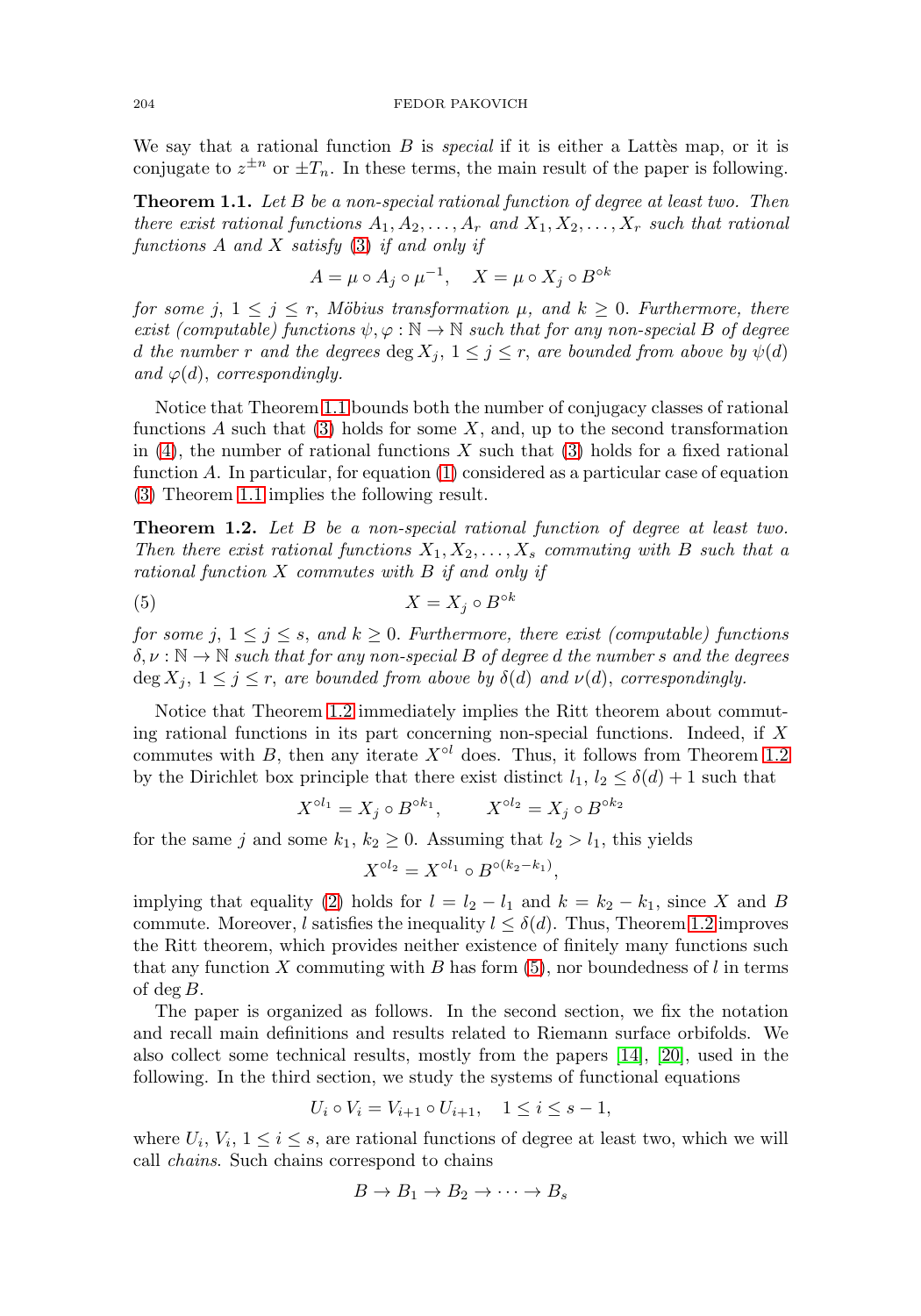of rational functions

$$
B = V_1 \circ U_1, \quad B_i = U_i \circ V_i, \quad 1 \le i \le s,
$$

relating an arbitrary solution of [\(3\)](#page-1-0) with a primitive one, and the main result of the third section asserts that under certain restrictions the length s of such a chain can be effectively bounded in terms of the degree of B.

In the fourth section, we define an extended symmetry group of a rational function F as the group of Möbius transformations  $\sigma$  such that

$$
F\circ \sigma=\nu\circ F
$$

for some Möbius transformations  $\nu$ . We show that, unless  $F = \mu_1 \circ z^n \circ \mu_2$  for some Möbius transformations  $\mu_1$ ,  $\mu_2$ , this group is finite, and using this fact prove Theorem [1.1](#page-2-0) for primitive solutions of [\(3\)](#page-1-0). In the fifth section, we prove a "compo-sitional" counterpart of Theorem [1.1,](#page-2-0) which asserts that if  $B$  is non-special, then any  $X$  such that [\(3\)](#page-1-0) holds for some  $A$  can be decomposed into a composition of rational functions

$$
X = X' \circ U \circ B^{\circ k}, \quad k \ge 1,
$$

such that the Galois closure of  $\mathbb{C}(z)/\mathbb{C}(X')$  has genus zero or one, and U is a "compositional right factor" of some iterate  $B^{\circ l}$  with l bounded in terms of deg B. We also prove Theorem [1.1](#page-2-0) and Theorem [1.2.](#page-2-1) Finally, we prove an effective version of the Ritt theorem.

# 2. Functional decompositions and orbifolds

2.1. **Orbifolds and maps between orbifolds.** In this section we fix the notation and recall main definitions and results related to Riemann surface orbifolds (see [\[13\]](#page-27-12), Appendix E). We also collect some technical results, from the papers  $[14]$ ,  $[15]$ ,  $[18]$ , [\[20\]](#page-27-11), used in the following.

A pair  $0 = (R, \nu)$  consisting of a Riemann surface R and a ramification function  $\nu : R \to \mathbb{N}$  which takes the value  $\nu(z) = 1$  except at isolated points is called an *orbifold.* For an orbifold  $\theta$  the *Euler characteristic* of  $\theta$  is the number

<span id="page-3-2"></span>(6) 
$$
\chi(0) = \chi(R) + \sum_{z \in \mathbb{CP}^1} \left( \frac{1}{\nu(z)} - 1 \right),
$$

the set of *singular points* of  $\theta$  is the set

$$
c(\mathcal{O}) = \{z_1, z_2, \dots, z_s, \dots\} = \{z \in \mathbb{CP}^1 \mid \nu(z) > 1\},\
$$

and the signature of O is the set

$$
\nu(0) = {\nu(z_1), \nu(z_2), \ldots, \nu(z_s), \ldots}.
$$

If  $R_1$ ,  $R_2$  are Riemann surfaces provided with ramification functions  $\nu_1$ ,  $\nu_2$ , and  $f: R_1 \to R_2$  is a holomorphic branched covering map, then f is called a covering  $map f : \mathcal{O}_1 \to \mathcal{O}_2$  between orbifolds  $\mathcal{O}_1 = (R_1, \nu_1)$  and  $\mathcal{O}_2 = (R_2, \nu_2)$  if for any  $z \in R_1$  the equality

<span id="page-3-0"></span>(7) 
$$
\nu_2(f(z)) = \nu_1(z) \deg_z f
$$

holds, where  $\deg_z f$  stands for the local degree of f at the point z. If for any  $z \in R_1$ instead of equality [\(7\)](#page-3-0) the weaker condition

<span id="page-3-1"></span>
$$
(8) \t\nu_2(f(z)) | \nu_1(z) \deg_z f
$$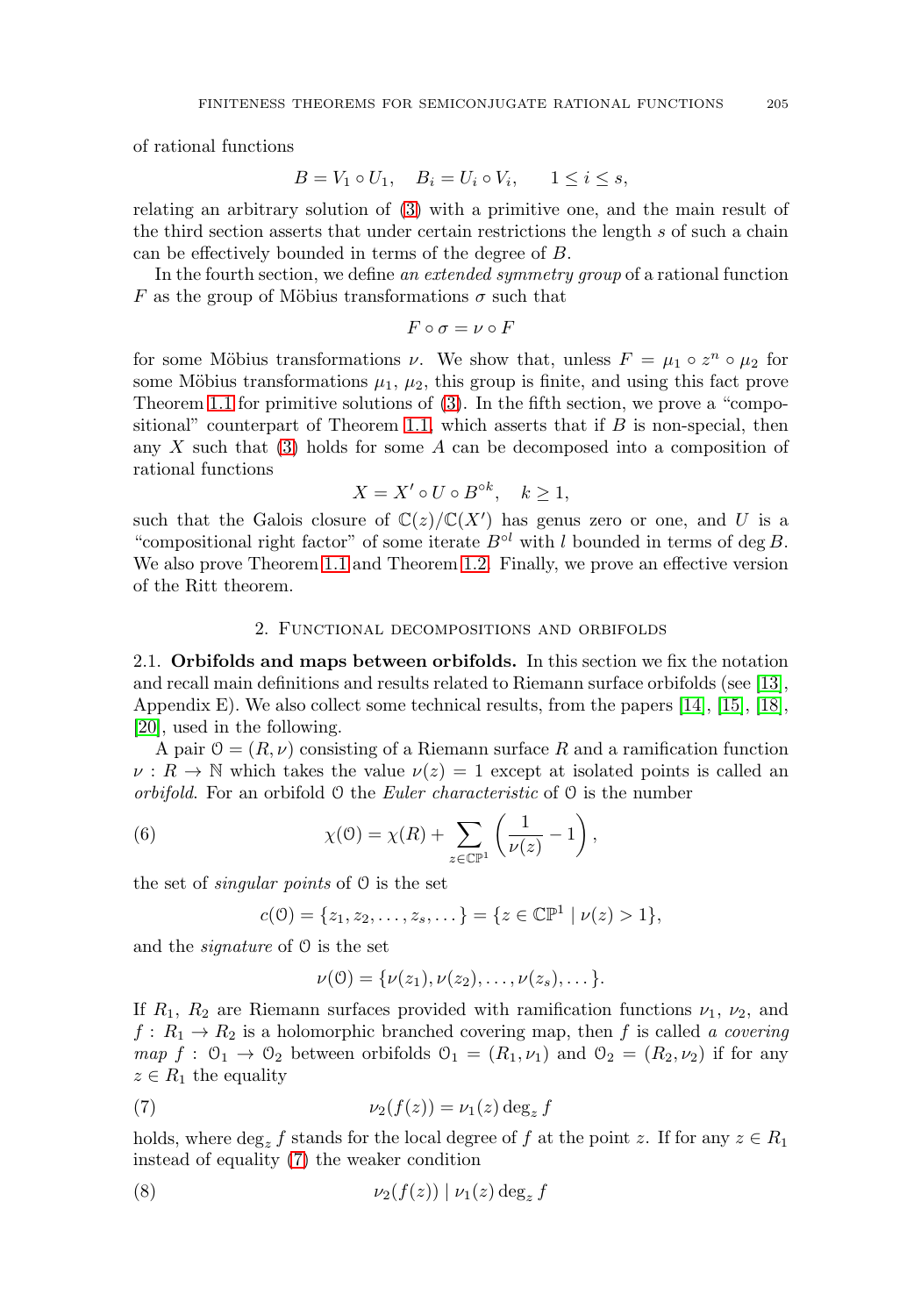holds, then the map f is called a holomorphic map  $f: \mathcal{O}_1 \to \mathcal{O}_2$  between orbifolds  $\mathcal{O}_1 = (R_1, \nu_1)$  and  $\mathcal{O}_2 = (R_2, \nu_2)$ .

A universal covering of an orbifold  $\mathcal{O} = (R, \nu)$  is a covering map between orbifolds  $\theta_{\mathcal{O}} : \mathcal{O} \to \mathcal{O}$  such that R is simply connected and  $\widetilde{\nu}(z) \equiv 1$ . If  $\theta_{\mathcal{O}}$  is such a map, then there exists a group  $\Gamma_0$  of conformal automorphisms of R such that the equality  $\theta_{\mathcal{O}}(z_1) = \theta_{\mathcal{O}}(z_2)$  holds for  $z_1, z_2 \in R$  if and only if  $z_1 = \sigma(z_2)$  for some  $\sigma \in \Gamma_{\mathcal{O}}$ . A universal covering exists and is unique up to a conformal isomorphism of  $R$ , unless O is the Riemann sphere with one ramified point, or the Riemann sphere with two ramified points  $z_1$ ,  $z_2$  such that  $\nu(z_1) \neq \nu(z_2)$  (see [\[5\]](#page-27-15), Section IV.9.12). Abusing notation we will denote by  $\mathcal O$  both the orbifold and the Riemann surface  $R$ .

Covering maps between orbifolds lift to isomorphisms between their universal coverings. More generally, for holomorphic maps between orbifolds the following proposition holds (see [\[14,](#page-27-9) Proposition 3.1]).

<span id="page-4-3"></span>**Proposition 2.1.** Let  $f: \mathcal{O}_1 \to \mathcal{O}_2$  be a holomorphic map between orbifolds. Then for any choice of  $\theta_{\mathcal{O}_1}$  and  $\theta_{\mathcal{O}_2}$  there exist a holomorphic map  $F: \mathcal{O}_1 \to \mathcal{O}_2$  and a homomorphism  $\varphi : \Gamma_{\mathcal{O}_1} \to \Gamma_{\mathcal{O}_2}$  such that the diagram

<span id="page-4-1"></span>(9)  
\n
$$
\begin{array}{ccc}\n\widetilde{\mathcal{O}_1} & \xrightarrow{F} & \widetilde{\mathcal{O}_2} \\
\downarrow \theta_{\mathcal{O}_1} & & \downarrow \theta_{\mathcal{O}_2} \\
\mathcal{O}_1 & \xrightarrow{f} & \mathcal{O}_2\n\end{array}
$$

is commutative and for any  $\sigma \in \Gamma_{\mathcal{O}_1}$  the equality

<span id="page-4-0"></span>
$$
(10) \t\t\t F \circ \sigma = \varphi(\sigma) \circ F
$$

holds. The map F is defined by  $\theta_{\mathcal{O}_1}$ ,  $\theta_{\mathcal{O}_2}$ , and f uniquely up to a transformation  $F \to g \circ F$ , where  $g \in \Gamma_{\mathcal{O}_2}$ . In the other direction, for any holomorphic map  $F: \mathcal{O}_1 \to \mathcal{O}_2$  which satisfies [\(10\)](#page-4-0) for some homomorphism  $\varphi: \Gamma_{\mathcal{O}_1} \to \Gamma_{\mathcal{O}_2}$  there exists a uniquely defined holomorphic map between orbifolds  $f: \mathcal{O}_1 \to \mathcal{O}_2$  such that diagram  $(9)$  is commutative. The holomorphic map F is an isomorphism if and only if f is a covering map between orbifolds.  $\Box$ 

If  $f: \mathcal{O}_1 \to \mathcal{O}_2$  is a covering map between orbifolds  $\mathcal{O}_1$  and  $\mathcal{O}_2$  with compact supports  $R_1$  and  $R_2$ , then the Riemann-Hurwitz formula implies that

<span id="page-4-2"></span>(11) 
$$
\chi(\mathbf{0}_1) = d\chi(\mathbf{0}_2),
$$

where  $d = \deg f$  (see [\[13\]](#page-27-12)). For holomorphic maps the following statement is true (see  $[14,$  Proposition 3.2]).

<span id="page-4-4"></span>**Proposition 2.2.** Let  $f: \mathcal{O}_1 \to \mathcal{O}_2$  be a holomorphic map between orbifolds with compact supports. Then

<span id="page-4-5"></span>(12) 
$$
\chi(\mathcal{O}_1) \leq \chi(\mathcal{O}_2) \deg f,
$$

and the equality holds if and only if  $f : \mathcal{O}_1 \to \mathcal{O}_2$  is a covering map between  $or\\boldsymbol{s}.$ 

Let  $R_1$ ,  $R_2$  be Riemann surfaces and  $f: R_1 \rightarrow R_2$  a holomorphic branched covering map. Assume that  $R_2$  is provided with ramification function  $\nu_2$ . In order to define a ramification function  $\nu_1$  on  $R_1$  so that f would be a holomorphic map between orbifolds  $\mathcal{O}_1 = (R_1, \nu_1)$  and  $\mathcal{O}_2 = (R_2, \nu_2)$  we must satisfy condition [\(8\)](#page-3-1),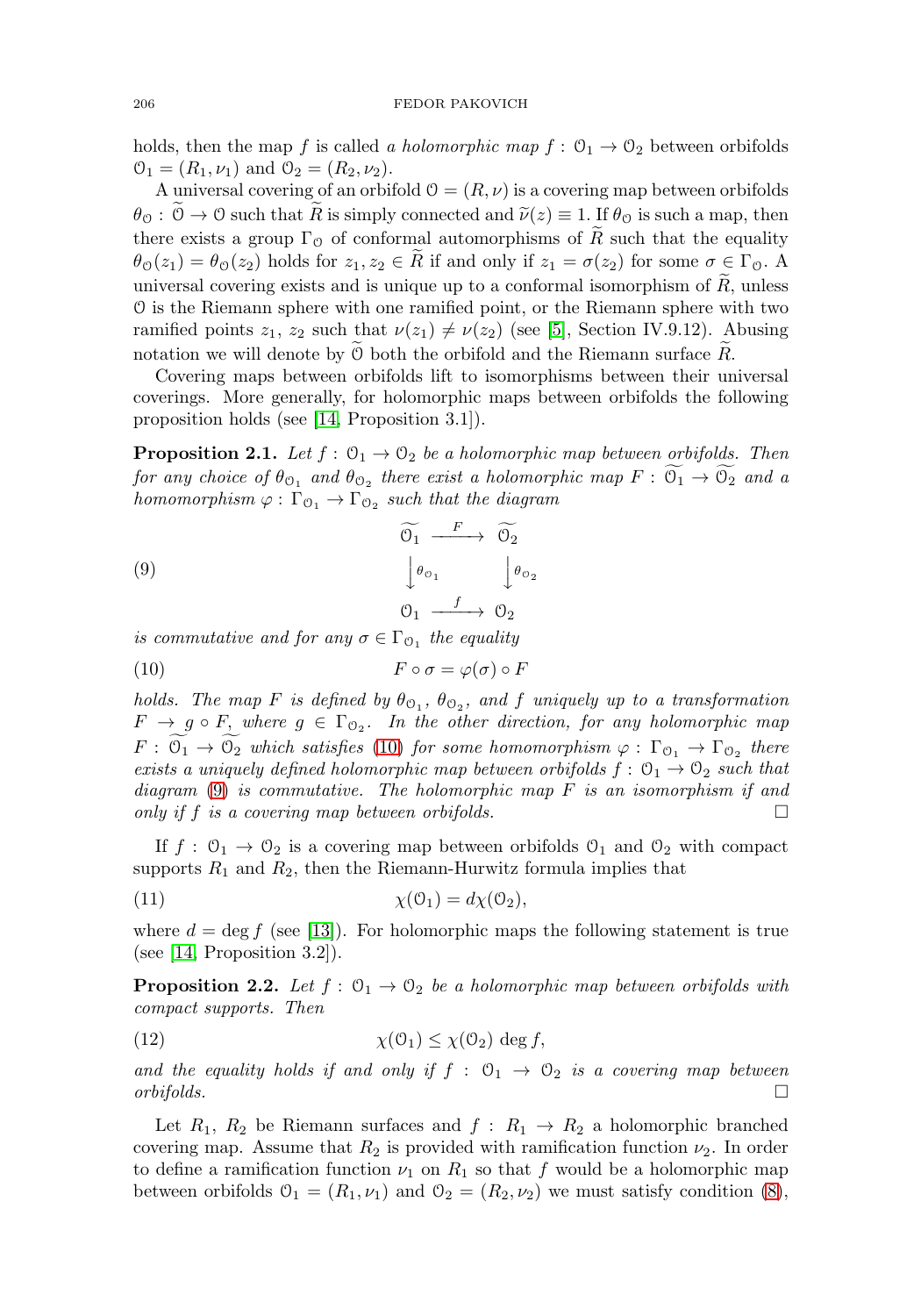and it is easy to see that for any  $z \in R_1$  a minimum possible value for  $\nu_1(z)$  is defined by the equality

<span id="page-5-0"></span>(13) 
$$
\nu_2(f(z)) = \nu_1(z) \,\text{GCD}(\deg_z f, \nu_2(f(z)).
$$

In case if [\(13\)](#page-5-0) is satisfied for any  $z \in R_1$  we say that f is a minimal holomorphic map between orbifolds  $\mathcal{O}_1 = (R_1, \nu_1)$  and  $\mathcal{O}_2 = (R_2, \nu_2)$ .

It follows from the definition that for any orbifold  $\mathcal{O} = (R, \nu)$  and a holomorphic branched covering map  $f: R' \to R$  there exists a unique orbifold structure  $\mathcal{O}' = (R', \nu')$  such that  $f : \mathcal{O}' \to \mathcal{O}$  is a minimal holomorphic map between orbifolds. We will denote the corresponding orbifold by  $f^*O$ . Notice that any covering map between orbifolds  $f: \mathcal{O}_1 \to \mathcal{O}_2$  is a minimal holomorphic map. In particular, this implies that for any covering map  $f: \mathcal{O}_1 \to \mathcal{O}_2$  the equality  $\mathcal{O}_1 = f^*\mathcal{O}_2$  holds. Minimal holomorphic maps between orbifolds possess the following fundamental property with respect to the operation of composition (see [\[14,](#page-27-9) Theorem 4.1]).

<span id="page-5-1"></span>**Theorem 2.3.** Let  $f: R'' \to R'$  and  $g: R' \to R$  be holomorphic branched covering maps, and  $\mathcal{O} = (R, \nu)$  an orbifold. Then

$$
(g \circ f)^* \mathcal{O} = f^*(g^* \mathcal{O}). \qquad \qquad \Box
$$

Theorem [2.3](#page-5-1) implies in particular the following corollaries (see [\[14,](#page-27-9) Corollary 4.1 and Corollary 4.2]).

<span id="page-5-4"></span>**Corollary 2.4.** Let  $f: \mathcal{O}_1 \to \mathcal{O}'$  and  $g: \mathcal{O}' \to \mathcal{O}_2$  be minimal holomorphic maps (resp. covering maps) between orbifolds. Then  $g \circ f : \mathcal{O}_1 \to \mathcal{O}_2$  is a minimal holomorphic map (resp. covering map).  $\Box$ 

<span id="page-5-5"></span>**Corollary 2.5.** Let  $f: R_1 \to R'$  and  $g: R' \to R_2$  be holomorphic branched covering maps, and  $\mathcal{O}_1 = (R_1, \nu_1)$  and  $\mathcal{O}_2 = (R_2, \nu_2)$  orbifolds. Assume that  $q \circ f : \mathcal{O}_1 \to \mathcal{O}_2$ is a minimal holomorphic map (resp. a covering map). Then  $q : g^* \mathcal{O}_2 \to \mathcal{O}_2$  and  $f: \mathcal{O}_1 \rightarrow g^*\mathcal{O}_2$  are minimal holomorphic maps (resp. covering maps).

In this paper, essentially all considered orbifolds will be defined on  $\mathbb{CP}^1$ . So, we will omit the Riemann surface R in the definition of  $\mathcal{O} = (R, \nu)$  meaning that  $R = \mathbb{CP}^1$ . "Most" orbifolds on  $\mathbb{CP}^1$  have negative Euler characteristic. Orbifolds 0 with  $\chi(0) \geq 0$  and corresponding  $\Gamma_0$  and  $\theta_0$  can be described explicitly as follows. The equality  $\chi(0) = 0$  holds if and only if the signature of 0 belongs to the list

<span id="page-5-2"></span>
$$
(14) \qquad \qquad \{2,2,2,2\} \quad \{3,3,3\}, \quad \{2,4,4\}, \quad \{2,3,6\},
$$

while  $\chi(\mathcal{O}) > 0$  if and only if either  $\mathcal{O}$  is the non-ramified sphere or the signature of O belongs to the list

<span id="page-5-3"></span>(15) 
$$
\{n, n\}, n \ge 2, \{2, 2, n\}, n \ge 2, \{2, 3, 3\}, \{2, 3, 4\}, \{2, 3, 5\}.
$$

Groups  $\Gamma_{\mathcal{O}} \subset \text{Aut}(\mathbb{C})$  corresponding to orbifolds 0 with signatures [\(14\)](#page-5-2) are generated by translations of  $\mathbb C$  by elements of some lattice  $L \subset \mathbb C$  of rank two and the rotation  $z \to \varepsilon z$ , where  $\varepsilon$  is an nth root of unity with n equal to 2,3,4, or 6, such that  $\varepsilon L = L$ . Accordingly, the functions  $\theta_0$  may be written in terms of the corresponding Weierstrass functions as  $\wp(z)$ ,  $\wp'(z)$ ,  $\wp^2(z)$ , and  $\wp'^2(z)$  (see [\[12\]](#page-27-16), or [\[5,](#page-27-15) Section IV.9.5]). Groups  $\Gamma_{\mathcal{O}} \subset \text{Aut}(\mathbb{CP}^1)$  corresponding to orbifolds  $\mathcal{O}$  with signatures [\(15\)](#page-5-3) are the well-known five finite subgroups  $C_n$ ,  $D_{2n}$ ,  $A_4$ ,  $S_4$ ,  $A_5$  of Aut( $\mathbb{CP}^1$ ), and the functions  $\theta_{\mathcal{O}}$  are Galois coverings of  $\mathbb{CP}^1$  by  $\mathbb{CP}^1$  of degrees n,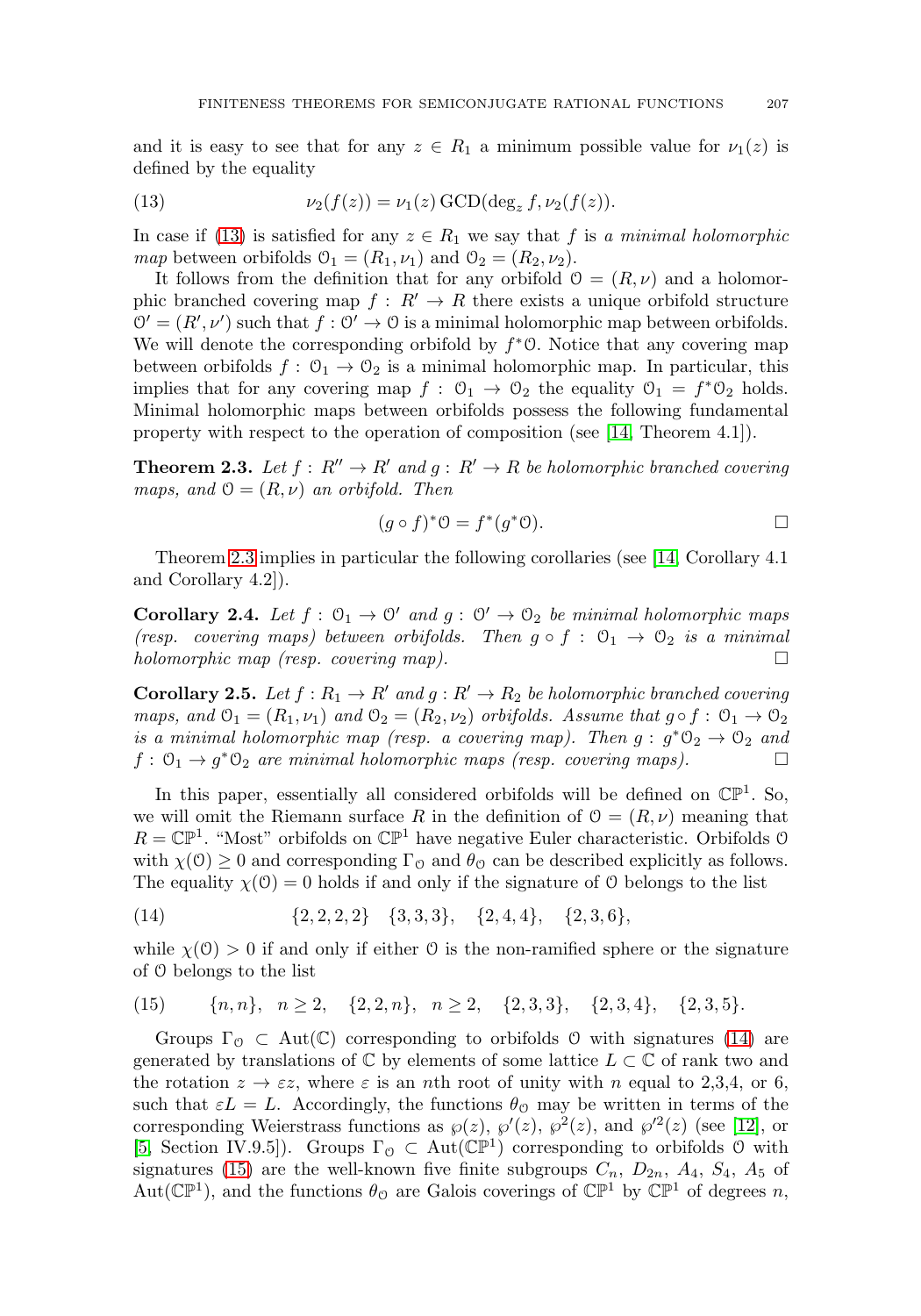2n, 12, 24, 60, calculated for the first time by Klein in [\[9\]](#page-27-17). In particular, for  $C_n$ and  $D_{2n}$  the corresponding functions  $\theta_{\mathcal{O}}$  are  $z^n$  and

$$
Z_n = \frac{1}{2} \left( z^n + \frac{1}{z^n} \right).
$$

2.2. **Orbifolds**  $\mathbb{O}_1^A$ ,  $\mathbb{O}_2^A$ , and  $\mathbb{O}_0^A$ . With each rational function A one can associate in a natural way two orbifolds  $\mathcal{O}_1^A$  and  $\mathcal{O}_2^A$  setting  $\nu_2^A(z)$  equal to the least common multiple of local degrees of f at the points of the preimage  $A^{-1}{z}$ , and

$$
\nu_1^A(z) = \nu_2^A(A(z)) / \deg_z A.
$$

By construction,  $A: \mathcal{O}_1^A \to \mathcal{O}_2^A$  is a covering map between orbifolds. Furthermore, since the composition  $A \circ \theta_{\mathcal{O}_1^A} : \mathcal{O}_1^A \to \mathcal{O}_2^A$  is a covering map between orbifolds by Corollary [2.4,](#page-5-4) it follows from the uniqueness of the universal covering that

<span id="page-6-1"></span>(16) 
$$
\theta_{\mathcal{O}_2^A} = A \circ \theta_{\mathcal{O}_1^A}.
$$

We recall that a Lattes map can be defined as a rational function A of degree at least two such that  $A: \mathcal{O} \to \mathcal{O}$  is a covering map for some orbifold  $\mathcal{O}$  (see [\[12\]](#page-27-16), [\[20\]](#page-27-11)). Such an orbifold is defined in a unique way and necessarily satisfies the condition  $\chi(\mathcal{O}) = 0$  in view of equality [\(11\)](#page-4-2). Following [\[20\]](#page-27-11), we say that a rational function A of degree at least two is a *generalized Lattes map* if there exists an orbifold O distinct from the non-ramified sphere such that  $A: \mathcal{O} \to \mathcal{O}$  is a minimal holomorphic map between orbifolds. Notice that, similarly to usual Latter maps, generalized Lattes maps can be described in terms of group actions and semiconjugacies (see [\[20\]](#page-27-11)).

In general, there might be more than one orbifold  $\mathcal O$  such that  $A : \mathcal O \to \mathcal O$ is a minimal holomorphic map between orbifolds, and even infinitely many such orbifolds. Namely, the power  $z^{\pm d}$ :  $\theta \to \theta$  is a minimal holomorphic map for any O defined by the conditions

$$
\nu(0) = \nu(\infty) = n, \quad n \ge 2, \quad \text{GCD}(d, n) = 1,
$$

and the Chebyshev polynomial  $\pm T_d$ :  $0 \rightarrow 0$  of degree d is a minimal holomorphic map for any O defined by the conditions

$$
\nu(-1) = \nu(1) = 2
$$
,  $\nu(\infty) = n$ ,  $n \ge 1$ ,  $GCD(d, n) = 1$ .

Nevertheless, if A is not conjugate to  $z^{\pm n}$  or  $\pm T_n$ , there exists a "maximal" orbifold  $\mathcal{O}$ , denoted by  $\mathcal{O}_0^A$ , such that  $A: \mathcal{O} \to \mathcal{O}$  is a minimal holomorphic map.

In more details, for orbifolds  $\mathcal{O}_1$  and  $\mathcal{O}_2$  we write  $\mathcal{O}_1 \preceq \mathcal{O}_2$  if for any  $z \in \mathbb{CP}^1$  the condition  $\nu_1(z) | \nu_2(z)$  holds. In this notation, the following statement holds (see [\[20,](#page-27-11) Theorem 1.2]).

<span id="page-6-0"></span>**Theorem 2.6.** Let A be a rational function of degree at least two not conjugate to  $z^{\pm d}$  or  $\pm T_d$ . Then there exists an orbifold  $\mathcal{O}_0^A$  such that  $A$  :  $\mathcal{O}_0^A \to \mathcal{O}_0^A$  is a minimal holomorphic map between orbifolds, and for any orbifold O such that  $A: \mathcal{O} \to \mathcal{O}$  is a minimal holomorphic map between orbifolds the relation  $\mathcal{O} \preceq \mathcal{O}_0^A$ holds. Furthermore,  $\mathcal{O}_0^{A^{\circ l}} = \mathcal{O}_0^A$  for any  $l \geq 1$ .

Clearly, generalized Lattès maps are exactly rational functions for which the orbifold  $\mathcal{O}_0^A$  is distinct from the non-ramified sphere, completed by the functions  $z^{\pm d}$  or  $\pm T_d$  for which the orbifold  $\mathcal{O}_0^A$  is not defined. Furthermore, a rational function A is a Lattes map if and only if  $\chi(\mathcal{O}_0^A) = 0$  (see [\[20,](#page-27-11) Lemma 6.4]).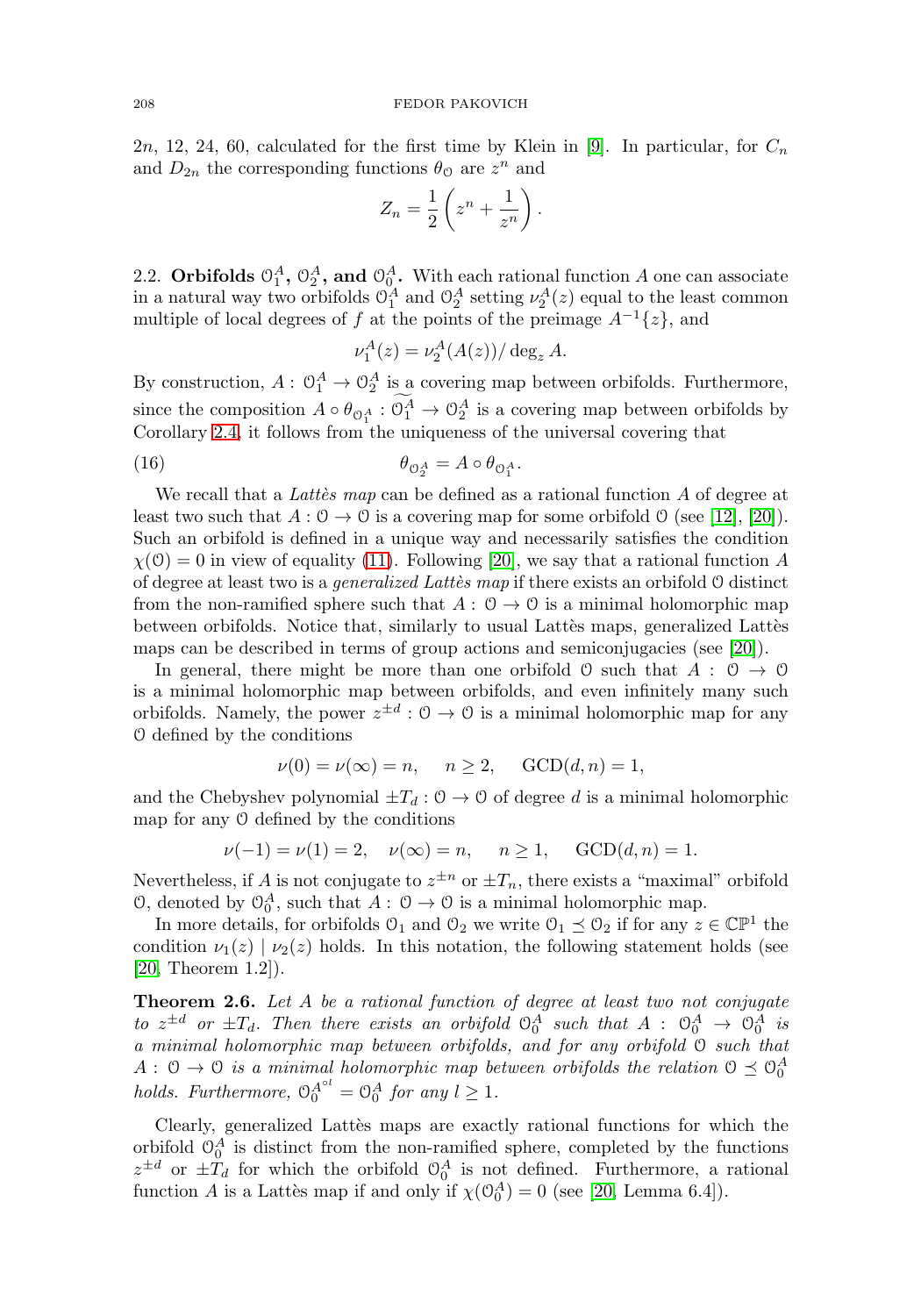<span id="page-7-1"></span>2.3. **Functions** A with  $\chi(\mathcal{O}_2^A) \geq 0$ . Rational functions A for which the orbifold  $\mathcal{O}_2^A$  has non-negative Euler characteristic play a special role in the description of solutions of [\(3\)](#page-1-0). Below we list some properties of such functions used below.

Let F and G be rational functions. We will call G a compositional left factor of  $F$ if  $F = G \circ H$  for some rational function H. Compositional right factors are defined in a similar way. We will say that rational functions  $A_1$  and  $A_2$  are  $\mu$ -equivalent, and write

$$
A_1 \underset{\mu}{\sim} A_2,
$$

if  $A_1$  and  $A_2$  satisfy the equality

$$
A_1 = \mu_1 \circ A_2 \circ \mu_2,
$$

for some Möbius transformations  $\mu_1$  and  $\mu_2$ .

We recall that for a rational function  $X$  its normalization  $X$  is defined as a holomorphic function of the lowest possible degree between compact Riemann surfaces  $\widetilde{X}$ :  $\widetilde{S}_X \to \mathbb{C}\mathbb{P}^1$  such that  $\widetilde{X}$  is a Galois covering and

$$
\tilde{X} = X \circ H
$$

for some holomorphic map  $H: \widetilde{S}_X \to \mathbb{C}\mathbb{P}^1$ . From the algebraic point of view the passage from X to  $\widetilde{X}$  corresponds to the passage from the field extension  $\mathbb{C}(z)/\mathbb{C}(X)$ to its Galois closure.

In the above terms, rational functions A for which  $\chi(\mathcal{O}_2^A) \geq 0$  can be characterized as follows (see [\[18,](#page-27-14) Lemma 2.1]).

<span id="page-7-0"></span>**Lemma 2.7.** Let  $A$  be a rational function. Then  $g(S_A) = 0$  if and only if  $\chi(\mathbb{O}_2^A) > 0$ , and  $g(\tilde{S}_A) = 1$  if and only if  $\chi(\mathbb{O}_2^A) = 0$ .

Since, by Lemma [2.7,](#page-7-0) rational functions A with  $\chi(\mathcal{O}_2^A) > 0$  are compositional left factors of rational Galois coverings of  $\mathbb{CP}^1$  by  $\mathbb{CP}^1$ , these functions can be listed explicitly (see Theorem 1.1 in [\[18\]](#page-27-14)). Below we will need only the following corollary of this classification.

<span id="page-7-2"></span>**Lemma 2.8.** Let A be a rational function of degree at least two such that  $\chi(\mathcal{O}_2^A) > 0$ . Then either deg A belongs to the set

$$
E_1 = \{4, 5, 6, 8, 10, 12, 15, 20, 24, 30, 60\},\
$$

or A is  $\mu$ -equivalent to one of the functions  $z^n$ ,  $T_n$ ,  $Z_n$ , where  $n \geq 2$ .

 $\Box$ 

Notice that

$$
z^2 \underset{\mu}{\sim} T_2 \underset{\mu}{\sim} Z_1.
$$

However, for  $n > 2$  the functions  $z^n$ ,  $T_n$ , and  $Z_{n/2}$  are pairwise not  $\mu$ -equivalent.

Consider now rational functions A with  $\chi(\mathcal{O}_2^A) = 0$ . Since  $A : \mathcal{O}_1^A \to \mathcal{O}_2^A$  is a covering map, and  $\chi(\mathcal{O}_1^A) = 0$  by [\(11\)](#page-4-2), any such a map is a covering map between orbifolds of zero Euler characteristic. In the other direction, it can be shown that if  $A: \mathcal{O}_1 \to \mathcal{O}_2$  is a covering map between orbifolds of zero Euler characteristic, then with a few exceptions the equalities

$$
\mathcal{O}_1^A = \mathcal{O}_1, \quad \mathcal{O}_2^A = \mathcal{O}_2
$$

hold (see [\[18,](#page-27-14) Theorem 5.2]). Again, we will need only the following corollary of this result.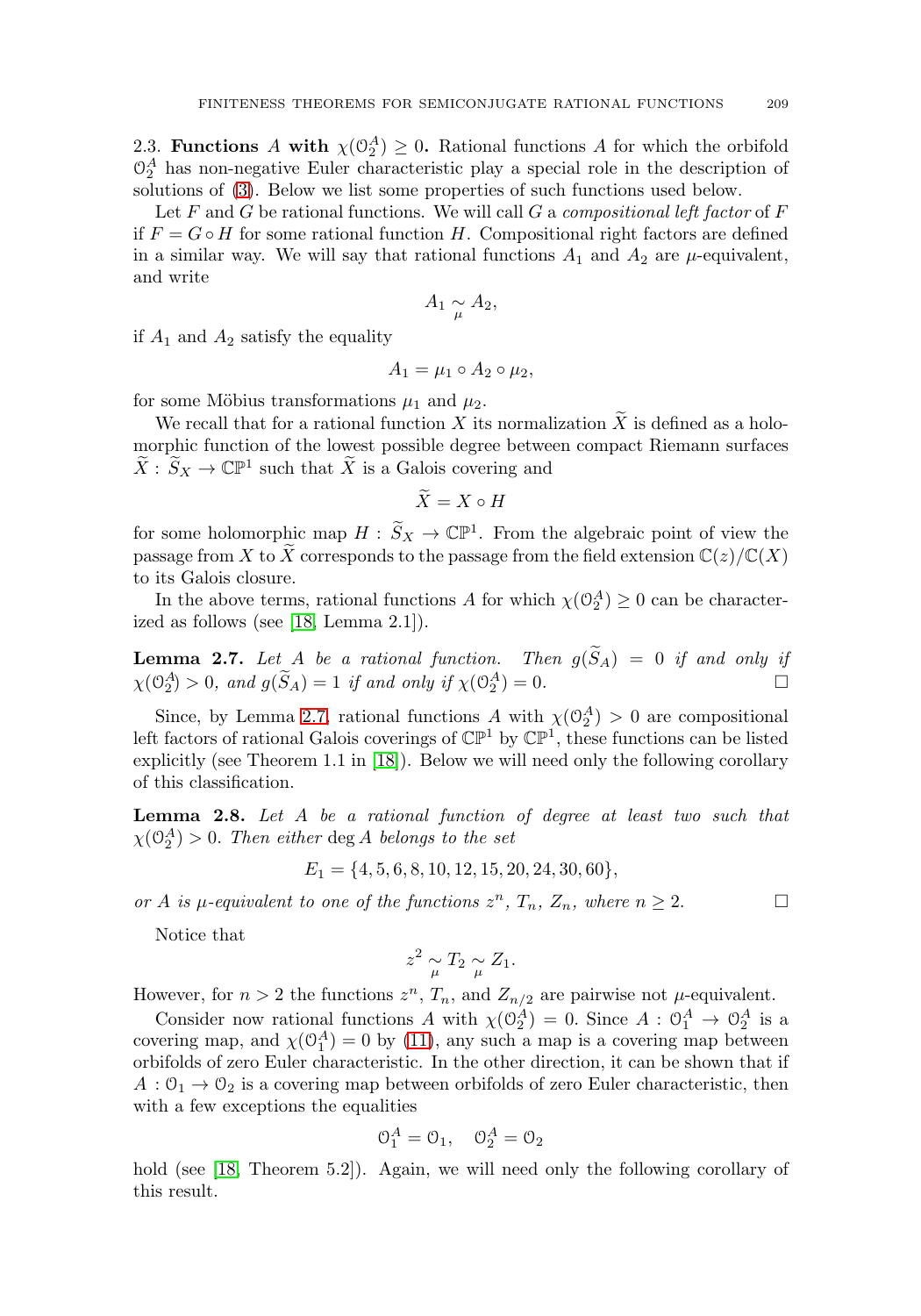<span id="page-8-1"></span>**Lemma 2.9.** Let A be a rational function of degree at least two, and let  $\mathcal{O}_1$ ,  $\mathcal{O}_2$  be orbifolds such that  $A: \mathcal{O}_1 \to \mathcal{O}_2$  is a covering map between orbifolds and  $\chi(\mathcal{O}_1)=0$ ,  $\chi(\mathcal{O}_2)=0$ . Then either deg A belongs to the set

$$
E_2 = \{2, 3, 4, 6, 8, 12\},\
$$

or the equalities  $\mathcal{O}_2 = \mathcal{O}_2^A$ ,  $\mathcal{O}_1 = \mathcal{O}_1^A$  hold.  $\Box$ 

Finally, we will use the following well-known statement concerning decompositions of the functions  $z^n$ ,  $T_n$ ,  $Z_n$  into a composition of two rational functions (see e.g. [\[18,](#page-27-14) Sections 4.1–4.2]).

## <span id="page-8-0"></span>**Lemma 2.10.**

(a) Any decomposition of  $z^n$ ,  $n \geq 2$ , has the form

$$
z^n = (z^{n/d} \circ \mu) \circ (\mu^{-1} \circ z^d),
$$

where  $d|n$  and  $\mu$  is a Möbius transformation.

(b) Any decomposition of  $Z_n$ ,  $n \geq 2$ , either has the form

 $Z_n = (Z_{n/d} \circ \mu) \circ (\mu^{-1} \circ z^d),$ 

where  $d|n$  and  $\mu$  is a Möbius transformation, or has the form

$$
Z_n = (\varepsilon^n T_{n/d} \circ \mu) \circ (\mu^{-1} \circ Z_d \circ (\varepsilon z)),
$$

where  $d|n, \varepsilon^{2n} = 1$ , and  $\mu$  is a Möbius transformation.

(c) Any decomposition of  $T_n$ ,  $n \geq 2$ , has the form

$$
T_n = (T_{n/d} \circ \mu) \circ (\mu^{-1} \circ T_d),
$$

where d|n and  $\mu$  is a Möbius transformation.

2.4. **Equivalence** ∼ **and special functions.** Let B be a rational function. For any decomposition  $B = V \circ U$ , where U and V are rational functions, the rational function  $B = U \circ V$  is called an *elementary transformation* of B. We say that rational functions B and A are *equivalent* and write  $A \sim B$  if there exists a chain of elementary transformations between  $B$  and  $A$  (this equivalence relation should not be confused with the equivalence relation from Section 2.3 where the subscript  $\mu$  is used). For a rational function B we will denote its equivalence class by [B]. Since for any Möbius transformation  $W$  the equality

$$
B = (B \circ W) \circ W^{-1}
$$

holds, each equivalence class  $[B]$  is a union of conjugacy classes.

Equivalent functions provide examples of semiconjugate functions. Indeed, since for  $B$  and  $B$  as above the equalities

$$
B \circ U = U \circ B, \qquad B \circ V = V \circ B
$$

hold,  $B$  is semiconjugate to  $B$ , and  $B$  is semiconjugate to  $B$ , implying inductively that if  $A \sim B$ , then A is semiconjugate to B, and B is semiconjugate to A.

A rational function  $B$  of degree at least two is called *special* if it is either a Lattès map, or it is conjugate to  $z^{\pm n}$  or  $\pm T_n$ . Special functions can be characterized as finite quotients of affine maps in the following sense: a rational function  $B$  is special if and only if there is a lattice of rank one or two  $\Lambda \subset \mathbb{C}$ , an affine map  $L = at + b$ from  $\mathbb{C}/\Lambda$  to  $\mathbb{C}/\Lambda$ , and a finite-to-one holomorphic map  $\theta : \mathbb{C}/\Lambda \to \mathbb{CP}^1 \setminus \mathcal{E}_B$ , where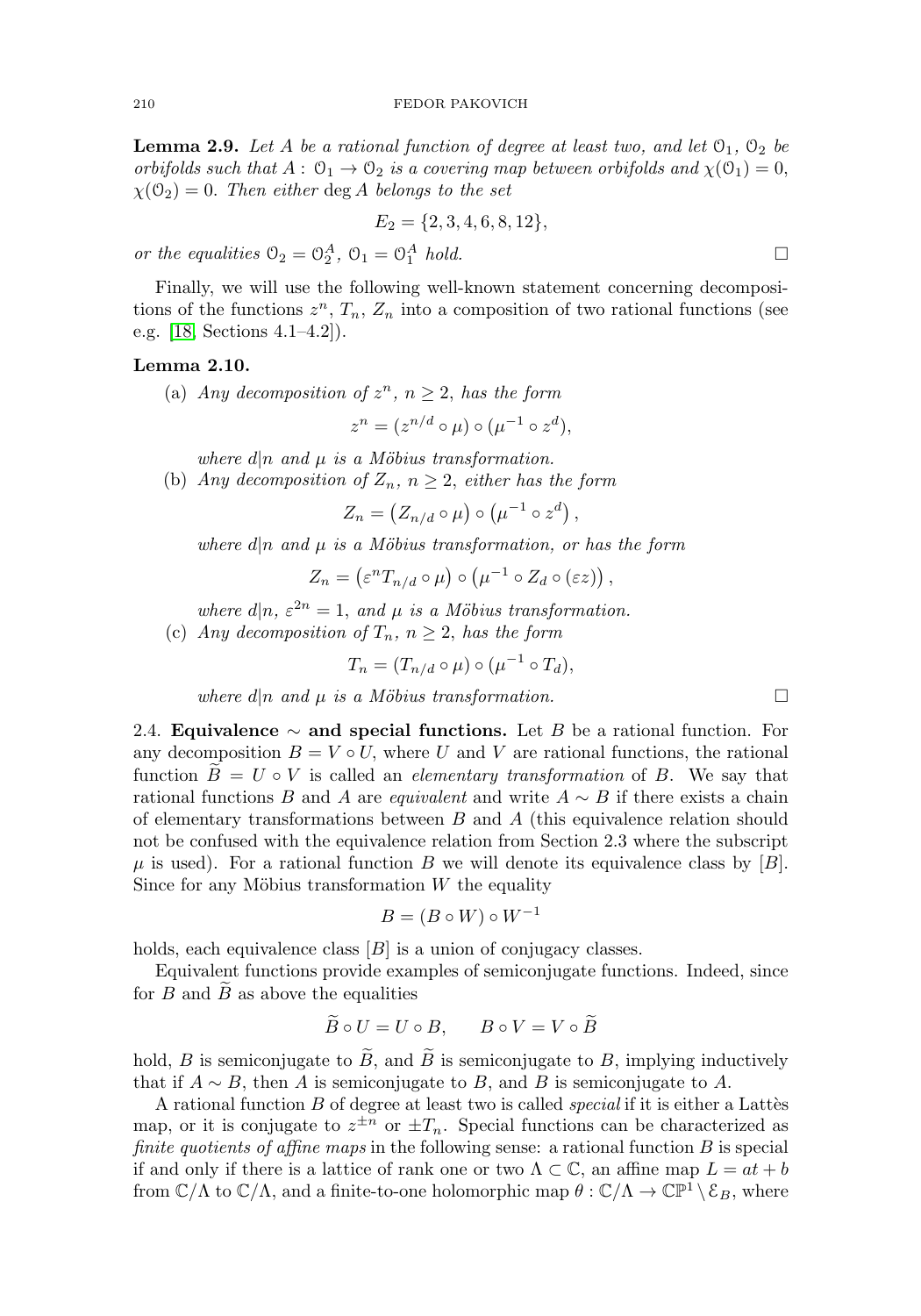$\mathcal{E}_B$  stands for the set of exceptional values of B, which satisfy the semiconjugacy relation



 $(see [12]).$  $(see [12]).$  $(see [12]).$ 

Equivalently, special functions can be described as rational functions  $B$  that are covering maps  $B: \mathcal{O} \to \mathcal{O}$  between orbifolds for some  $\mathcal{O} = (R, \nu)$  with  $R = \mathbb{CP}^1 \backslash \mathcal{E}_B$ . It follows from [\(11\)](#page-4-2) that for such an orbifold  $\theta$  the equality  $\chi(\theta) = 0$  holds, and [\(6\)](#page-3-2) implies easily that, if  $\mathcal{E}_B \neq \emptyset$ , then either  $\mathcal{E}_B$  contains two points and  $\nu \equiv 1$ , or  $\mathcal{E}_B$  contains one point and  $\nu(0) = \{2, 2\}$ . Correspondingly, the map  $z^{\pm d} : 0 \to 0$ is a covering map for the non-ramified orbifold with  $R = \mathbb{CP}^1 \setminus \{0, \infty\}$ , while  $\pm T_d$ :  $0 \to 0$  is a covering map for the orbifold defined on  $R = \mathbb{CP}^1 \setminus {\infty}$  by the condition  $\nu(1) = 2$ ,  $\nu(-1) = 2$ . The corresponding functions  $\theta$  are  $e^z$  and cos z.

Below we collect several facts about special functions that we will need in the following.

<span id="page-9-3"></span>**Lemma 2.11.** Let F be a special rational function and  $\hat{F} \sim F$ . Then  $\hat{F}$  is special.

*Proof.* Assume that F is conjugate to  $z^{\pm n}$ . Then, by Lemma [2.10,](#page-8-0) any elementary transformation of F is conjugate to  $z^{\pm n}$ , implying inductively that any  $\widehat{F} \sim F$  is conjugate to  $z^{\pm n}$ . If F is conjugate to  $\pm T_n$ , the proof is similar. Finally, if F is a Lattès, then  $\widehat{F}$  is a Lattès map (see [\[20,](#page-27-11) Corollary 4.4]).  $\Box$ 

The next statement follows from Corollary 4.7 and Lemma 6.3 in the paper [\[20\]](#page-27-11).

<span id="page-9-4"></span>**Lemma 2.12.** Let A be a rational function of degree  $d > 2$  such that some iterate  $A^{\circ l}$ ,  $l \geq 2$ , is special. Then A is special.  $\Box$ 

Finally, we will need the following result (see [\[12,](#page-27-16) Corollary 4.3]).

<span id="page-9-5"></span>**Lemma 2.13.** Let A and B be rational functions such that A is semiconjugate to B. Then A is special if and only if B is special.  $\Box$ 

2.5. **Good solutions of**  $A \circ C = D \circ B$ . We say that a solution  $A, C, D, B$  of the functional equation

<span id="page-9-0"></span>
$$
(17) \t\t\t A \circ C = D \circ B
$$

in rational functions is good if the algebraic curve

<span id="page-9-1"></span>
$$
(18)\qquad \qquad \mathcal{E}_{A,D}:A(x)-D(y)=0
$$

is irreducible and  $\mathbb{C}(C, B) = \mathbb{C}(z)$ . This definition is a particular case of the definition of good solutions of [\(17\)](#page-9-0) in holomorphic functions defined on compact Riemann surfaces (see [\[14,](#page-27-9) Section 2]). In particular, Theorem 2.1 in [\[14\]](#page-27-9) implies the following.

<span id="page-9-2"></span>**Lemma 2.14.** If a solution A, C, D, B of [\(17\)](#page-9-0) is good, then  $\deg C = \deg D$ .  $\Box$ 

Furthermore, the following statement holds (see [\[14,](#page-27-9) Lemma 2.1]).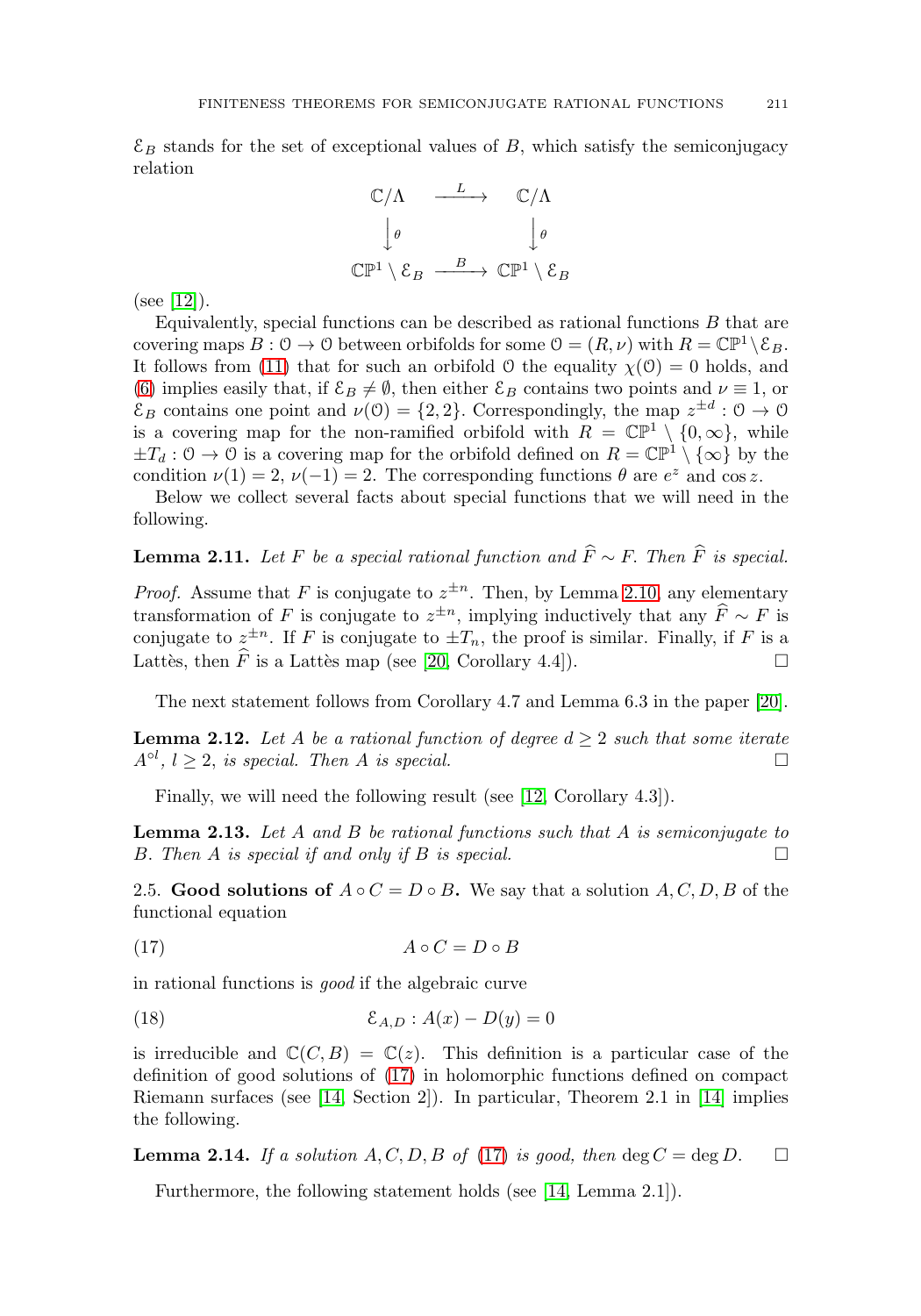<span id="page-10-1"></span>**Lemma 2.15.** A solution  $A, C, D, B$  of [\(17\)](#page-9-0) is good whenever any two of the following three conditions are satisfied:

- the curve  $\mathcal{E}_{A,D}$  is irreducible,
- the equality  $\mathbb{C}(C, B) = \mathbb{C}(z)$  holds,
- the equality deg  $C = \deg D$  holds.

The property of a solution  $A, C, D, B$  of [\(17\)](#page-9-0) to be good imposes strong restrictions on the ramification collections of the functions  $A, C, D, B$ , which are described by the following theorem (see [\[14,](#page-27-9) Theorem 4.2]).

<span id="page-10-4"></span>**Theorem 2.16.** Let  $A, C, D, B$  be a good solution of [\(17\)](#page-9-0). Then the commutative diagram

$$
\begin{array}{ccc}\n\mathbb{O}_1^C & \xrightarrow{B} & \mathbb{O}_1^D \\
\downarrow C & & \downarrow D \\
\mathbb{O}_2^C & \xrightarrow{A} & \mathbb{O}_2^D\n\end{array}
$$

consists of minimal holomorphic maps between orbifolds.

Since an irreducible algebraic curve  $\mathcal{E}_{A,D}$  has genus zero if and only if it can be parametrized by some rational functions C and B with  $\mathbb{C}(C, B) = \mathbb{C}(z)$ , describing good solutions of [\(17\)](#page-9-0) mostly reduces to describing irreducible algebraic curves [\(18\)](#page-9-1) of genus zero. The following general result is proved in [\[15\]](#page-27-13).

<span id="page-10-0"></span>**Theorem 2.17.** Let A be a rational function of degree n such that  $\chi(\mathbb{O}_2^A) < 0$ . Then for any rational function D of degree m such that the curve  $\mathcal{E}_{A,D}$  is irreducible the inequality

$$
g(\mathcal{E}_{A,D}) > \frac{m - 84n + 168}{168}
$$

 $holds.$ 

The practical meaning of Theorem [2.17](#page-10-0) is that whenever  $A, C, D, B$  is a good solution of [\(17\)](#page-9-0) with

 $\deg D > 84(\deg A - 2),$ 

the function A necessarily satisfies the restrictive condition  $\chi(\mathcal{O}_2^A) \geq 0$  discussed in Section [2.3.](#page-7-1)

The next result we will need states that "gluing together" two commutative diagrams corresponding to good solutions of [\(17\)](#page-9-0) we obtain again a good solution of [\(17\)](#page-9-0) (see the diagram below)

$$
\begin{array}{ccc}\n\mathbb{CP}^1 & \xrightarrow{\quad B} & \mathbb{CP}^1 & \xrightarrow{\quad W} & \mathbb{CP}^1 \\
\downarrow C & & \downarrow D & & \downarrow V \\
\mathbb{CP}^1 & \xrightarrow{\quad A} & \mathbb{CP}^1 & \xrightarrow{\quad U} & \mathbb{CP}^1\n\end{array}
$$

<span id="page-10-3"></span>**Theorem 2.18.** Assume that  $A, C, D, B$  and  $U, D, V, W$  are good solutions of [\(17\)](#page-9-0). Then  $U \circ A$ ,  $C$ ,  $V$ ,  $W \circ B$  is also a good solution of [\(17\)](#page-9-0).

*Proof.* The theorem is a particular case of Theorem 2.10 in [\[21\]](#page-27-8). For the reader convenience we provide a short independent proof.

Since Lemma [2.14](#page-9-2) implies the equalities

<span id="page-10-2"></span>(19) 
$$
\deg C = \deg V, \quad \deg(W \circ B) = \deg(A \circ U),
$$

 $\Box$ 

 $\Box$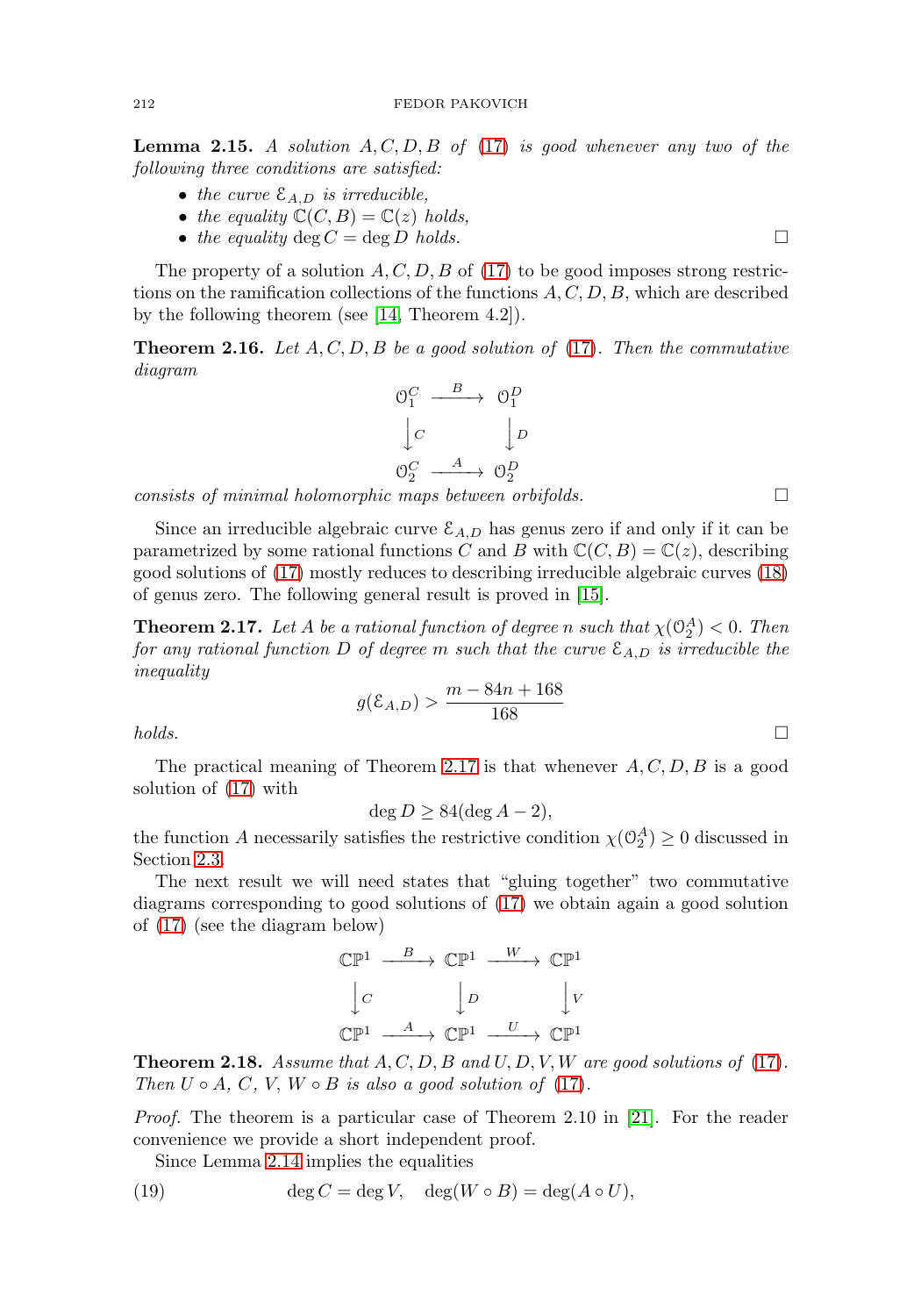it follows from Lemma [2.15](#page-10-1) that it is enough to prove that the curve

<span id="page-11-0"></span>
$$
(20) \qquad \qquad (U \circ A)(x) - V(y) = 0
$$

is irreducible. Assume the inverse. Then

$$
t \to (C(t), (W \circ B)(t))
$$

is a parametrization of some proper irreducible component  $F(x, y) = 0$  of [\(20\)](#page-11-0), implying that

<span id="page-11-1"></span>
$$
(21) \tC = X \circ R, \tW \circ B = Y \circ R,
$$

for some rational functions  $X, Y$  and  $R$  such that

<span id="page-11-2"></span>(22) 
$$
\deg X = \deg_y F, \quad \deg Y = \deg_x F.
$$

Moreover, deg  $R > 1$  since otherwise equalities [\(19\)](#page-10-2), [\(21\)](#page-11-1), and [\(22\)](#page-11-2) imply that the curve  $F(x, y) = 0$  coincides with [\(20\)](#page-11-0).

Since  $U, D, V, W$  is a good solution of [\(17\)](#page-9-0), it follows from the equality

 $(U \circ A) \circ X = U \circ (A \circ X) = V \circ Y$ 

that there exists a rational function  $T$  such that

$$
A \circ X = D \circ T, \quad Y = W \circ T.
$$

Similarly, the first of these equalities implies that there exists a rational function  $S$ such that

$$
X = C \circ S, \quad T = B \circ S.
$$

Thus,

$$
X = C \circ S, \quad Y = W \circ B \circ S,
$$

implying by [\(21\)](#page-11-1) that deg  $R = 1$ . The contradiction obtained shows that [\(20\)](#page-11-0) is  $\Box$  irreducible.

2.6. **Primitive solutions of**  $A \circ X = X \circ B$ . We recall that a solution  $A, X, B$ of equation [\(3\)](#page-1-0) is called *primitive* if  $\mathbb{C}(X, B) = \mathbb{C}(z)$ . By Lemma [2.15,](#page-10-1) a solution  $A, X, B$  of [\(3\)](#page-1-0) is primitive if and only if the corresponding solution

$$
A = A, \quad C = X, \quad D = X, \quad B = B
$$

of [\(17\)](#page-9-0) is good. Primitive solutions are described as follows (see [\[14,](#page-27-9) Theorem 6.1]).

<span id="page-11-3"></span>**Theorem 2.19.** Let A, B, X be rational functions of degree at least two such that  $A \circ X = X \circ B$  and  $\mathbb{C}(B, X) = \mathbb{C}(z)$ . Then  $\chi(\mathcal{O}_1^X) \geq 0$ ,  $\chi(\mathcal{O}_2^X) \geq 0$ , and the commutative diagram

$$
\begin{array}{ccc}\n\mathbf{O}_1^X & \xrightarrow{\quad B \quad} & \mathbf{O}_1^X \\
\downarrow x & & \downarrow x \\
\mathbf{O}_2^X & \xrightarrow{\quad A \quad} & \mathbf{O}_2^X\n\end{array}
$$

consists of minimal holomorphic maps between orbifolds. -

The following statement (see [\[14,](#page-27-9) Theorem 5.1]) is a more precise version of Proposition [2.1](#page-4-3) for minimal holomorphic maps  $A: \mathcal{O} \to \mathcal{O}$  with  $\chi(\mathcal{O}) > 0$ .

 $\Box$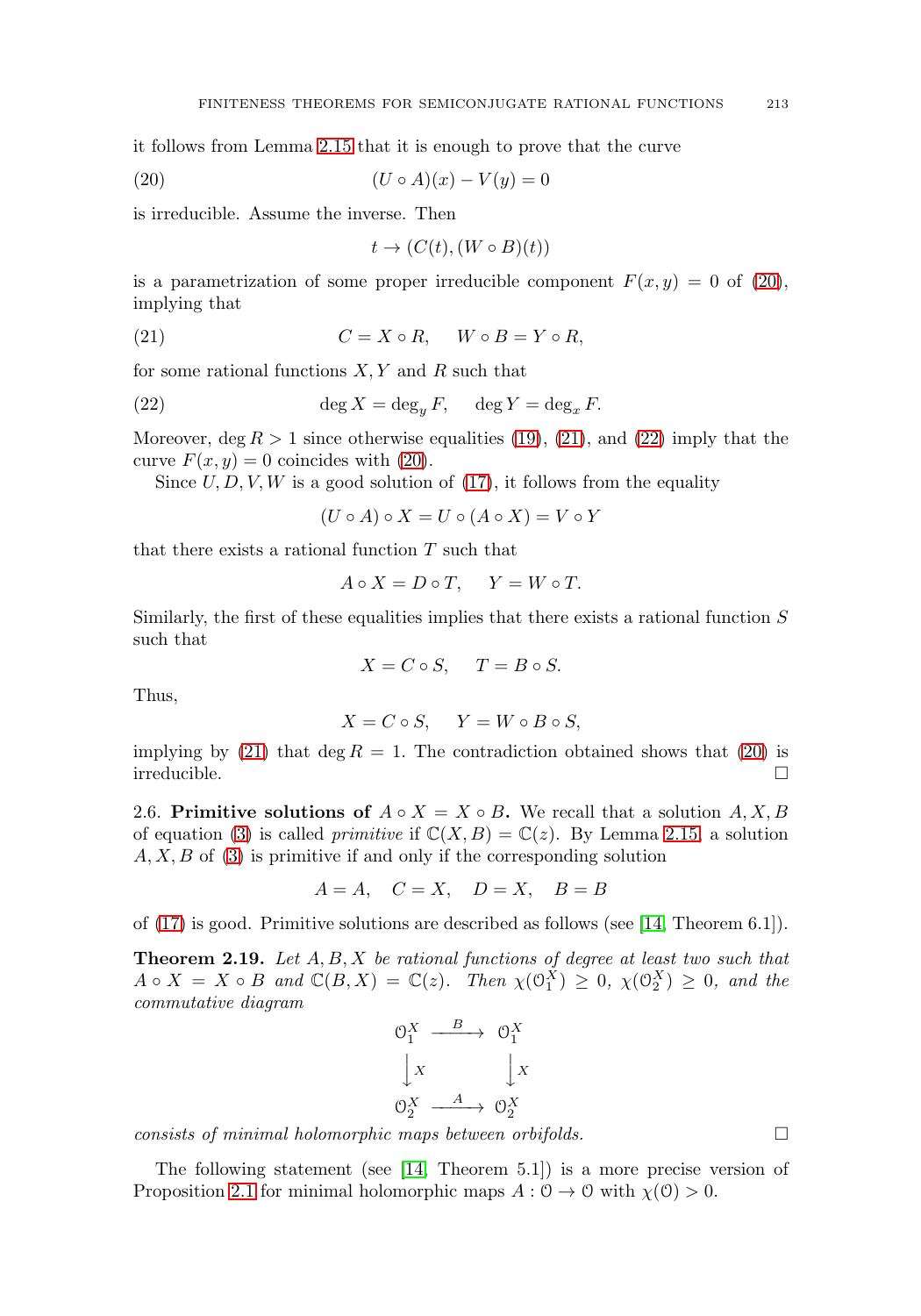<span id="page-12-3"></span>**Theorem 2.20.** Let A and F be rational functions of degree at least two and  $\emptyset$ an orbifold with  $\chi(0) > 0$  such that  $A : 0 \to 0$  is a holomorphic map between orbifolds and the diagram

<span id="page-12-4"></span>(23) 
$$
\begin{array}{ccc}\n\widetilde{O} & \xrightarrow{F} & \widetilde{O} \\
\downarrow \theta_{\mathcal{O}} & & \downarrow \theta_{\mathcal{O}} \\
\mathcal{O} & \xrightarrow{A} & \mathcal{O}\n\end{array}
$$

commutes. Then the following conditions are equivalent.

- (1) The holomorphic map  $A: \mathcal{O} \to \mathcal{O}$  is a minimal holomorphic map.
- (2) The homomorphism  $\varphi : \Gamma_0 \to \Gamma_0$  defined by the equality

$$
F \circ \sigma = \varphi(\sigma) \circ F, \quad \sigma \in \Gamma_0,
$$

is an automorphism of  $\Gamma_{\mathcal{O}}$ .

(3) The triple F, A,  $\theta_{\mathcal{O}}$  is a good solution of the equation

$$
A \circ \theta_{\mathcal{O}} = \theta_{\mathcal{O}} \circ F. \qquad \qquad \Box
$$

Primitive solution of [\(3\)](#page-1-0) such that X belongs to the series  $X = z^n$ ,  $X = T_n$ , or  $Z_n$  can be described explicitly (see [\[20,](#page-27-11) Section 5]). Below we will need only the following corollary of this description (see [\[20,](#page-27-11) Corollary 5.2, Corollary 5.5, and Corollary 5.8]).

<span id="page-12-2"></span>**Corollary 2.21.** Let  $A, X, B$  be a primitive solution of [\(3\)](#page-1-0) such that  $X = z^n$ , where  $n \geq 2$ . Then deg  $A \geq n$ , unless  $B = cz^{\pm m}$ ,  $A = c^n z^{\pm m}$ . Similarly, if  $X = T_n$ , where  $n > 2$ , then deg  $A \ge n + 1$ , unless  $B = \pm T_m$ ,  $A = (\pm 1)^n T_m$ . Finally, if  $X = Z_n$ , where  $n > 2$ , then  $\deg A \geq n+1$ , unless  $B = \varepsilon z^{\pm m}$ , where  $\varepsilon^{2n} = 1$ , and  $A = \varepsilon^n T_m$ .

### 3. Good chains

We define a *chain*  $\mathcal{C} = \mathcal{C}(s, d)$  of length  $s \geq 2$  as a sequence of  $s - 1$  equalities

<span id="page-12-1"></span>(24) 
$$
U_i \circ V_i = V_{i+1} \circ U_{i+1}, \quad 1 \leq i \leq s-1,
$$

where  $U_i, V_i, 1 \leq i \leq s$ , are rational functions of degree at least two. Clearly, any such a chain corresponds to a sequence of s elementary transformations

<span id="page-12-0"></span>
$$
(25) \t\t\t F \to F_1 \to \cdots \to F_s,
$$

where

$$
F = V_1 \circ U_1, \quad F_i = U_i \circ V_i, \quad 1 \le i \le s.
$$

The function  $F = V_1 \circ U_1$  is called the basis of C, and the common degree d of the functions in  $(25)$  is called the degree of  $\mathcal{C}$ .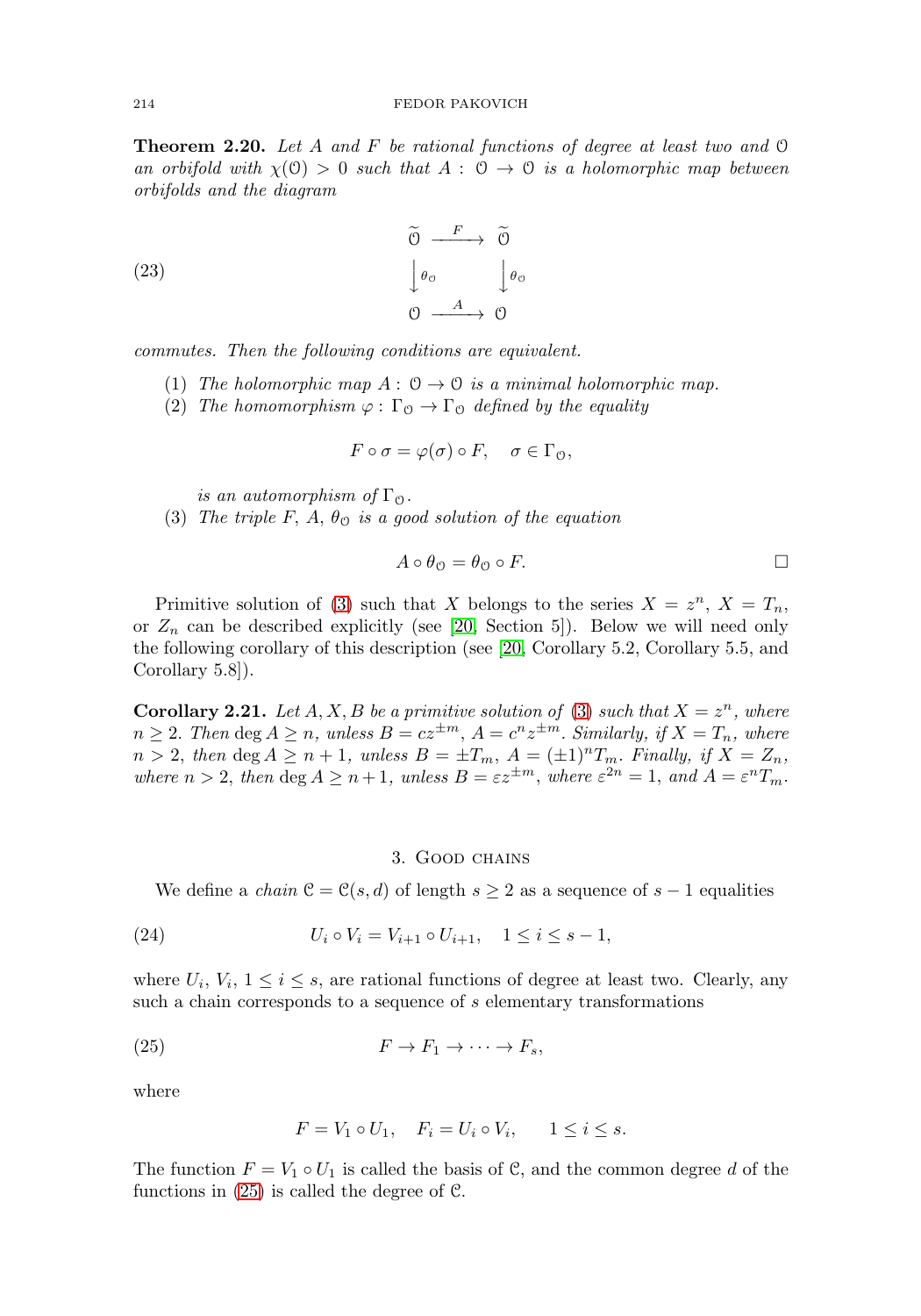Any chain [\(24\)](#page-12-1) gives rise to the following commutative diagram:

. . . . . . . . . . . . ... CP<sup>1</sup> <sup>U</sup><sup>2</sup> −−−−→ CP<sup>1</sup> <sup>U</sup><sup>3</sup> −−−−→ CP<sup>1</sup> <sup>U</sup><sup>4</sup> −−−−→ CP<sup>1</sup> ⏐ ⏐ V<sup>1</sup> ⏐ ⏐ V<sup>2</sup> ⏐ ⏐ V<sup>3</sup> ⏐ ⏐ V<sup>4</sup> CP<sup>1</sup> <sup>U</sup><sup>1</sup> −−−−→ CP<sup>1</sup> <sup>U</sup><sup>2</sup> −−−−→ CP<sup>1</sup> <sup>U</sup><sup>3</sup> −−−−→ CP<sup>1</sup> ⏐ ⏐ V<sup>1</sup> ⏐ ⏐ V<sup>2</sup> ⏐ ⏐ V<sup>3</sup> CP<sup>1</sup> <sup>U</sup><sup>1</sup> −−−−→ CP<sup>1</sup> <sup>U</sup><sup>2</sup> −−−−→ CP<sup>1</sup> ⏐ ⏐ V<sup>1</sup> ⏐ ⏐ V<sup>2</sup> CP<sup>1</sup> <sup>U</sup><sup>1</sup> −−−−→ CP<sup>1</sup>

In particular, setting

$$
V_{i,j} = V_i \circ V_{i+1} \circ \cdots \circ V_j, \quad U_{i,j} = U_j \circ U_{j-1} \circ \cdots \circ U_i, \quad 1 \le i \le j \le s,
$$
  
we see that for any  $i, j_1, j_2, 1 \le i \le j_1 \le s, 1 \le i \le j_2 \le s$ , the equality

<span id="page-13-0"></span>(26) 
$$
U_{i,j_1} \circ V_{i,j_2} = V_{j_1+1,j_1+j_2-i+1} \circ U_{j_2+1,j_1+j_2-i+1}
$$

holds. Furthermore, the following statement is true (see [\[20,](#page-27-11) Lemma 3.1]).

<span id="page-13-1"></span>**Lemma 3.1.** Let  $C$  be a chain given by  $(24)$  and  $(25)$ . Then

$$
V_{1,s}\circ U_{1,s}=F^{\circ s},\qquad U_{1,s}\circ V_{1,s}=F^{\circ s}_s. \qquad \qquad \Box
$$

Let  $\mathcal{C} = \mathcal{C}(s, d)$  be a chain. We define its *dual* chain  $\hat{\mathcal{C}}$  by the formulas

$$
\widehat{U}_i = V_{s+1-i}, \quad \widehat{V}_i = U_{s+1-i}, \quad 1 \le i \le s.
$$

For a natural number  $k$  such that

 $l_k = [s/k] \geq 2$ 

we define  $\mathcal{C}_k = \mathcal{C}(l_k, d^k)$  as a chain corresponding to the sequence of  $l_k-1$  equalities

$$
U_{1,k} \circ V_{1,k} = V_{k+1,2k} \circ U_{k+1,2k},
$$
  
\n
$$
U_{k+1,2k} \circ V_{k+1,2k} = V_{2k+1,3k} \circ U_{2k+1,3k},
$$
  
\n
$$
U_{2k+1,3k} \circ V_{2k+1,3k} = V_{3k+1,4k} \circ U_{3k+1,4k},
$$

...  $U_{(l_k-2)k+1,(l_k-1)k} \circ V_{(l_k-2)k+1,(l_k-1)k} = V_{(l_k-1)k+1,l_kk} \circ U_{(l_k-1)k+1,l_kk}.$ 

A chain  $\mathcal{C} = \mathcal{C}(s, d)$  is called *good* if all solutions of [\(17\)](#page-9-0) provided by equalities  $(24)$  are good. For a good chain  $\mathfrak C$  set

$$
d_1=\deg U_1=\deg U_2=\cdots=\deg U_s,
$$

and

$$
d_2 = \deg V_1 = \deg V_2 = \cdots = \deg V_s.
$$

These numbers are well defined by Lemma [2.14,](#page-9-2) and obviously satisfy the equality  $d_1d_2 = d$ . For good chains we will use the notation  $\mathcal{C} = \mathcal{C}(s, d_1, d_2)$  instead of the notation  $\mathcal{C} = \mathcal{C}(s, d)$ . Clearly, Theorem [2.18](#page-10-3) implies inductively the following statement.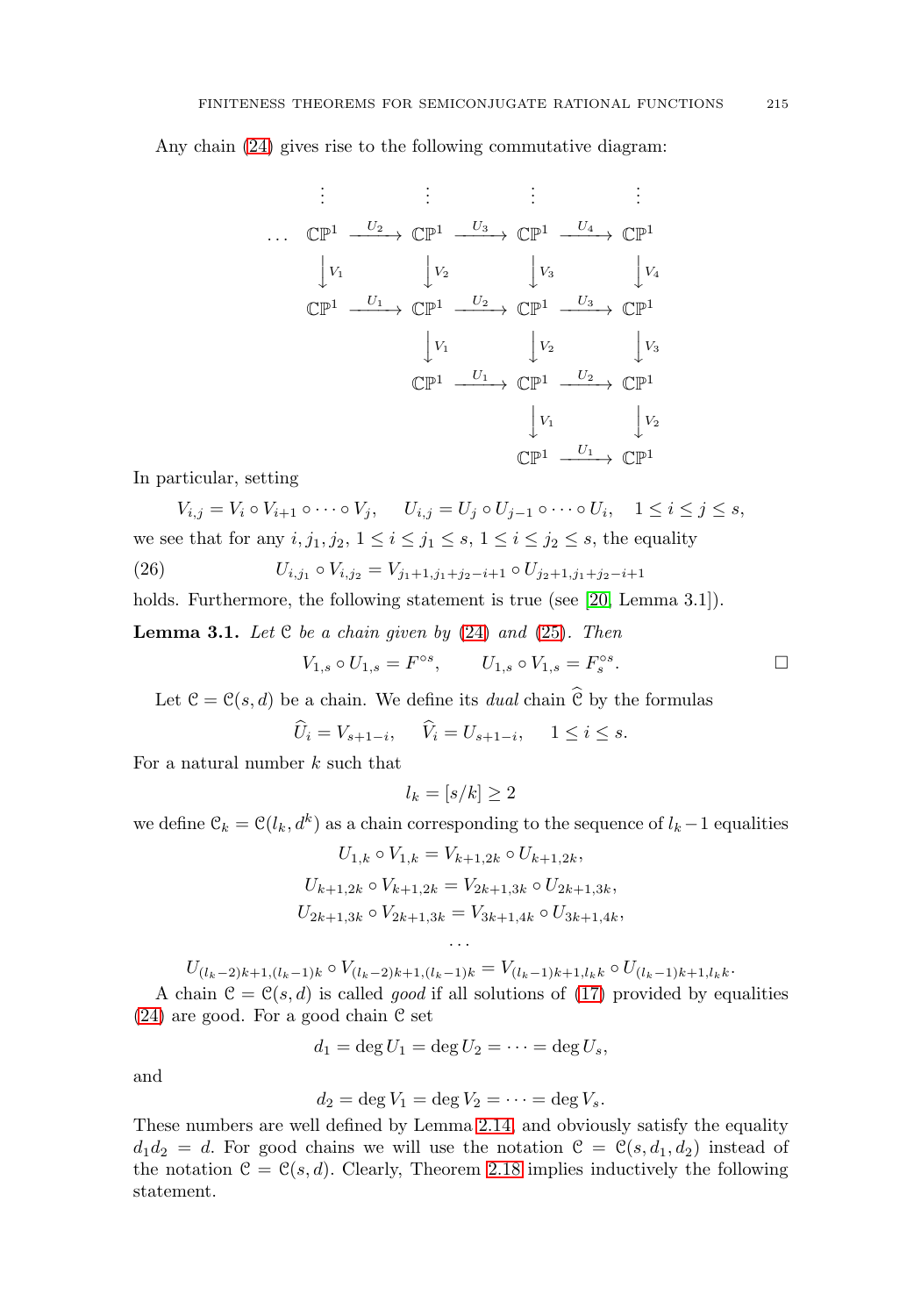#### 216 FEDOR PAKOVICH

<span id="page-14-3"></span>**Lemma 3.2.** Let  $\mathcal{C} = \mathcal{C}(s, d_1, d_2)$  be a good chain. Then any solution of [\(17\)](#page-9-0) of the form  $(26)$  is good.

In this section we prove one of the main results of the paper: the finiteness of any good chain whose basis is non-special. More precisely, we prove the following.

<span id="page-14-0"></span>**Theorem 3.3.** Let C be a good chain of length s and degree d with non-special basis. Then  $s < 12 \log_2 d + 11$ .

Notice that good chains of length  $\approx \log_2 d$  with non-special bases F of degree d exist and are easy to construct (see [\[14,](#page-27-9) p. 1241]). On the other hand, for special  $F$  the theorem is not true. Indeed, taking any commuting pair  $A$ ,  $B$  of powers, Chebyshev polynomials, or Lattes maps such that  $\mathbb{C}(A, B) = \mathbb{C}(z)$ , and setting  $U_i = A, V_i = B, i \geq 1$ , we obviously obtain an infinite good chain.

Before proving Theorem [3.3](#page-14-0) we will prove the following two lemmas.

<span id="page-14-4"></span>**Lemma 3.4.** Let  $A, C, D, B$  be a good solution of [\(17\)](#page-9-0) such that either  $C \sim n T_n$ and  $D \underset{\mu}{\sim} Z_{n/2}$ , or  $C \underset{\mu}{\sim} Z_{n/2}$  and  $D \underset{\mu}{\sim} z^n$ . Then  $n \leq 2$ .

*Proof.* Assume that  $C \sim \pi r$  and  $D \sim Z_{n/2}$ . By Theorem [2.16,](#page-10-4)  $B: \mathcal{O}_1^C \to \mathcal{O}_1^D$  is a minimal holomorphic map between orbifolds. On the other hand, if  $n > 2$ , then  $\nu(\mathbb{O}_1^C) = \{2, 2\}$ , while the orbifold  $\nu(\mathbb{O}_1^D)$  is non-ramified. Since for such  $\nu(\mathbb{O}_1^C)$  and  $\nu(\mathbb{O}_1^D)$  condition obviously [\(13\)](#page-5-0) is not satisfied at points z where  $\nu_{\mathbb{O}_1^C}(z)=2$ , we conclude that  $n \leq 2$  (in which case  $\mathcal{O}_1^C$  is non-ramified).

Assume now that  $C \underset{\mu}{\sim} Z_{n/2}$  and  $D \underset{\mu}{\sim} z^n$ . In this case C and D are the universal coverings of the orbifolds  $\mathcal{O}_2^C$  and  $\mathcal{O}_2^D$ , so that  $\Gamma_{\mathcal{O}_2^C} = D_n$  and  $\Gamma_{\mathcal{O}_2^D} = C_n$ . Since  $A: \mathbb{O}_2^C \to \mathbb{O}_2^D$  is a minimal holomorphic map between orbifolds by Theorem [2.16,](#page-10-4) it follows from Proposition [2.1](#page-4-3) that there exists a homomorphism  $\varphi : \Gamma_{\mathcal{O}_2^C} \to \Gamma_{\mathcal{O}_2^D}$ such that

$$
B\circ\sigma=\varphi(\sigma)\circ B,\qquad\sigma\in\Gamma_{\mathcal{O}_2^C}.
$$

Moreover, if  $n > 2$ , then Ker  $(\varphi) \neq e$ , since  $|D_n| = |C_n|$  but the groups  $D_n$  and  $C_n$  are not isomorphic. On the other hand, Ker  $(\varphi)$ , as any other subgroup of  $\Gamma_{\mathcal{O}_2^C}$ , has the form  $\Gamma_{\mathcal{O}'}$  for some orbifold  $\mathcal{O}'$ . Clearly, the both functions C and B are invariant with respect to  $\Gamma_{\mathcal{O}'},$  implying that they are rational functions in  $\theta_{\mathcal{O}'}$ . Therefore, since  $\Gamma_{\mathcal{O}'} \neq e$  implies that  $\deg \theta_{\mathcal{O}'} > 1$ , the quadruple  $A, C, D, B$  is not a good solution of [\(17\)](#page-9-0). This contradiction shows that  $n \leq 2$ .  $\Box$ 

We recall that the sets  $E_1$  and  $E_2$  are defined in Lemma [2.8](#page-7-2) and Lemma [2.9.](#page-8-1)

<span id="page-14-5"></span>**Lemma 3.5.** Let A be a rational function such that  $\chi(\mathbb{O}_2^A) = 0$ , and  $U, V$  rational functions of degree at least two such that  $A = U \circ V$  and  $\deg U, \deg V \notin E_2$ . Then

<span id="page-14-2"></span>(27) 
$$
\mathcal{O}_1^A = \mathcal{O}_1^V, \quad \mathcal{O}_2^V = \mathcal{O}_1^U, \quad \mathcal{O}_2^A = \mathcal{O}_2^U, \quad \chi(\mathcal{O}_2^V) = 0.
$$

*Proof.* Since  $A: \mathbb{O}_1^A \to \mathbb{O}_2^A$  is a covering map between orbifolds, the maps

<span id="page-14-1"></span>(28) 
$$
V: \mathcal{O}_1^A \to U^* \mathcal{O}_2^A, \quad U: U^* \mathcal{O}_2^A \to \mathcal{O}_2^A
$$

are covering maps by Corollary [2.5.](#page-5-5) In particular, applying [\(11\)](#page-4-2) to the second map in [\(28\)](#page-14-1), we conclude that

$$
\chi(U^* \, \mathcal{O}_2^A) = 0.
$$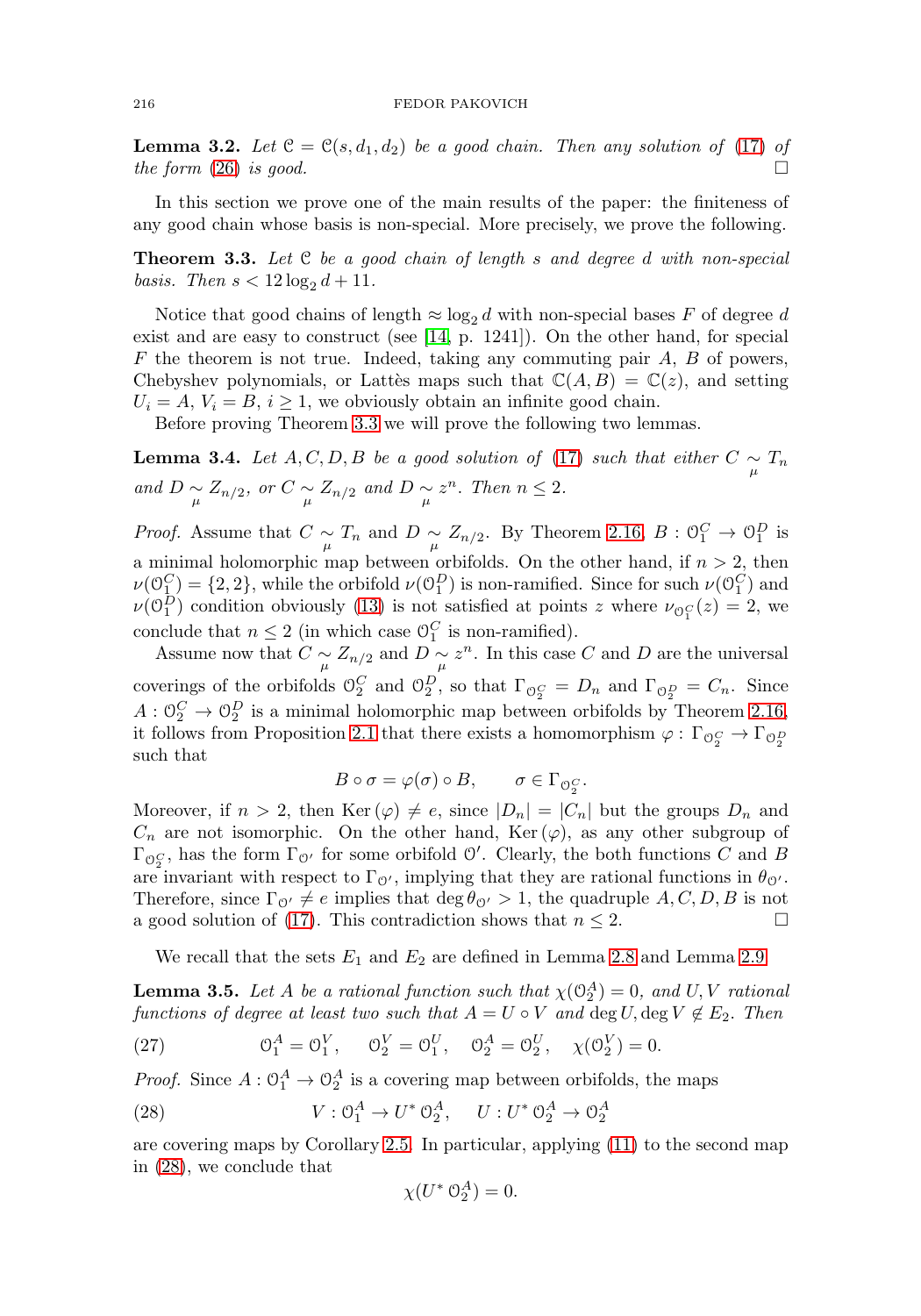It follows now from Lemma [2.9](#page-8-1) applied to covering maps [\(28\)](#page-14-1) that

$$
\mathcal{O}_1^A = \mathcal{O}_1^V, \quad U^* \mathcal{O}_2^A = \mathcal{O}_2^V,
$$

and

$$
U^* \mathfrak{O}_2^A = \mathfrak{O}_1^U, \quad \mathfrak{O}_2^A = \mathfrak{O}_2^U,
$$

implying that

$$
0_2^V = 0_1^U.
$$

Finally, since  $A: \mathcal{O}_1^A \to \mathcal{O}_2^A$  is a covering map,  $\chi(\mathcal{O}_1^A) = 0$  by [\(11\)](#page-4-2). Thus, the first equality in [\(27\)](#page-14-2) implies that  $\chi(\mathcal{O}_1^V) = 0$ , and applying [\(11\)](#page-4-2) again we see that  $\chi(\mathcal{O}_2^V)=0.$  $\binom{V}{2} = 0.$ 

*Proof of Theorem [3.3](#page-14-0).* Assume first that  $d_1 \geq d_2$  and, in addition, that  $d_1$  is not contained in the set  $E_2$  from Lemma [2.9.](#page-8-1) We show that in this case

<span id="page-15-2"></span>(29) 
$$
s < \log_{d_2} 84(d_1^3 - 2) + 3,
$$

unless the basis  $F$  of  $C$  is a special function.

Let us consider the equality

<span id="page-15-0"></span>(30) 
$$
U_{1,3} \circ V_{1,s-3} = V_{4,s} \circ U_{s-2,s}.
$$

Since

$$
\deg U_{1,3} = d_1^3, \quad \deg V_{1,s-3} = d_2^{s-3},
$$

if

$$
s \geq \log_{d_2} 84(d_1^3-2) + 3,
$$

then

$$
\deg V_{1,s-3} = d_2^{s-3} \ge 84(d_1^3 - 2) = 84(\deg U_{1,3} - 2).
$$

Thus, since the solution of [\(17\)](#page-9-0) provided by equality [\(30\)](#page-15-0) is good by Lemma [3.2,](#page-14-3) it follows from Theorem [2.17](#page-10-0) that  $\chi(\mathcal{O}_2^{U_{1,3}}) \geq 0$ .

Assume first that  $\chi(\mathcal{O}_2^{U_{1,3}}) > 0$ . Since  $d_1 \notin E_2$  implies that  $d_1 \neq 2$ , and  $d_1 \neq 2$ implies that  $d_1^3$  is not contained in the set  $E_1$ , Lemma [2.8](#page-7-2) implies that  $U_{1,3}$  is  $\mu$ equivalent either to  $z^{d_1^3}$ , or  $T_{d_1^3}$ , or  $Z_{d_1^3/2}$ . In case if  $U_{1,3}$  is  $\mu$ -equivalent to  $z^{d_1^3}$ , Lemma [2.10](#page-8-0) applied to the decompositions

$$
U_{1,3} = U_{2,3} \circ U_1, \qquad U_{1,3} = U_3 \circ U_{1,2}
$$

implies that

$$
U_{2,3} = \mu_2 \circ z^{d_1^2} \circ \nu_1^{-1}, \quad U_1 = \nu_1 \circ z^{d_1} \circ \mu_1,
$$
  

$$
U_3 = \mu_2 \circ z^{d_1} \circ \nu_2^{-1}, \quad U_{1,2} = \nu_2 \circ z^{d_1^2} \circ \mu_1,
$$

for some Möbius transformations  $\mu_1$ ,  $\mu_2$ ,  $\nu_1$ ,  $\nu_2$ . Clearly,  $d_1 \geq d_2$  implies that  $d_1^2 > d_2$ . Furthermore, the solution of [\(17\)](#page-9-0) provided by the equality

<span id="page-15-1"></span>(31) 
$$
U_{1,2} \circ V_1 = V_3 \circ U_{2,3}
$$

is good by Lemma [3.2.](#page-14-3) Therefore, since

$$
U_{1,2} \underset{\mu}{\sim} z^{d_1^2}
$$
,  $U_{2,3} \underset{\mu}{\sim} z^{d_1^2}$ ,

we can apply Corollary [2.21](#page-12-2) to [\(31\)](#page-15-1), concluding that

$$
V_1 = \mu_1^{-1} \circ cz^{\pm d_2} \circ \nu_1^{-1}, \quad V_3 = \nu_2 \circ c^{d_1^2} z^{\pm d_2} \circ \mu_2^{-1},
$$

for some  $c \in \mathbb{C}$ . Thus,

$$
F_1 = U_1 \circ V_1 = \nu_1 \circ c^{d_1} z^{\pm d_1 d_2} \circ \nu_1^{-1}
$$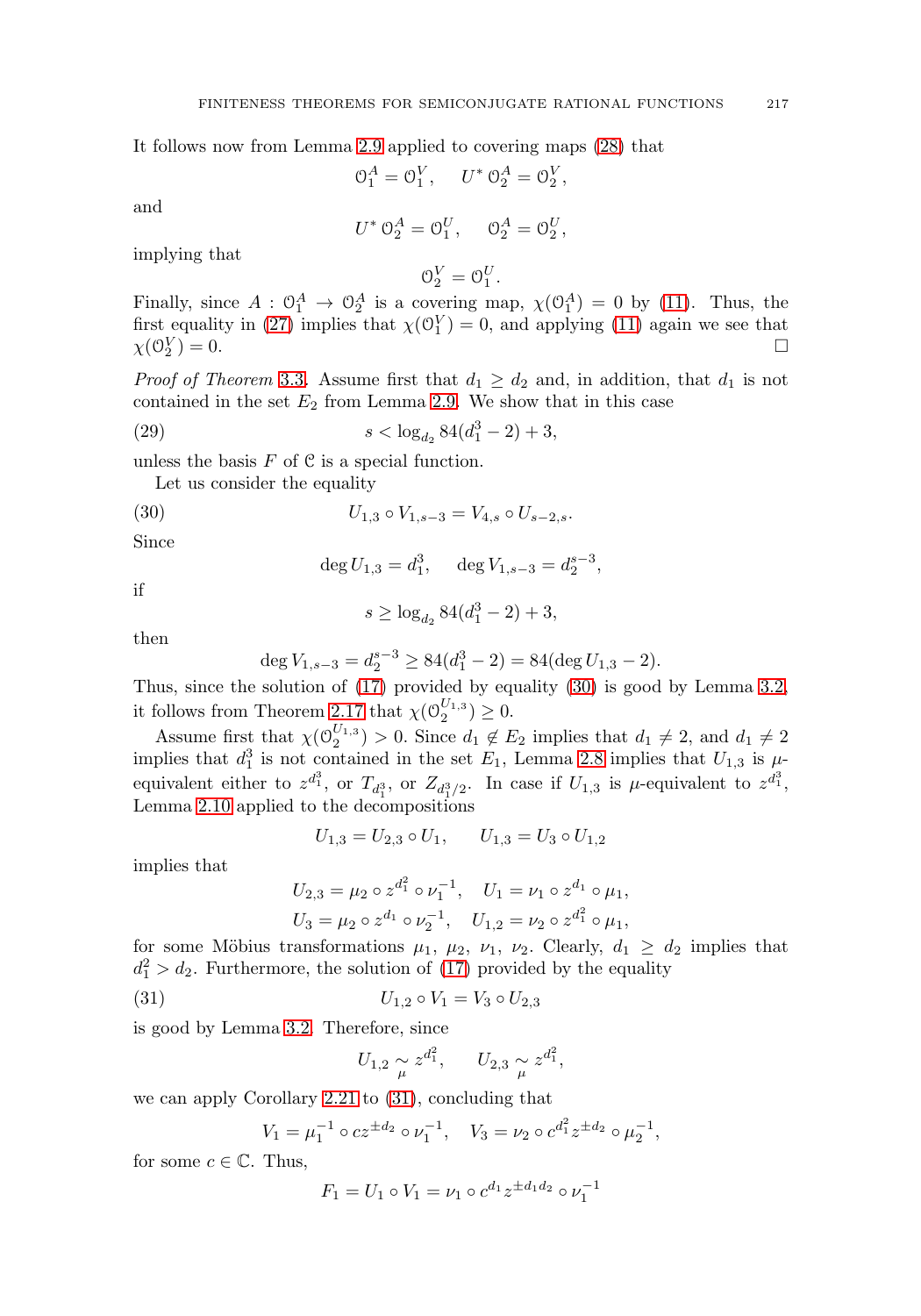is conjugate to  $z^{\pm d_1 d_2}$ . Since  $F_1 \sim F$ , this implies by Lemma [2.11](#page-9-3) that F is special. Similarly, if  $U_{1,3}$  is  $\mu$ -equivalent to  $T_{d_1^3}$  we conclude that F is conjugate to  $\pm T_{d_1d_2}$ .

Finally, the assumption that  $U_{1,3}$  is  $\mu$ -equivalent to  $Z_{d_1^3/2}$  leads to a contradiction. Indeed, in this case applying Lemma [2.10](#page-8-0) inductively to the decomposition

$$
U_{1,3}=U_3\circ U_2\circ U_1,
$$

we conclude that either

$$
U_3 \underset{\mu}{\sim} Z_{d_1/2}, \quad U_2 \underset{\mu}{\sim} z^{d_1}, \quad U_1 \underset{\mu}{\sim} z^{d_1},
$$

or

$$
U_3 \underset{\mu}{\sim} T_{d_1}, \quad U_2 \underset{\mu}{\sim} T_{d_1}, \quad U_1 \underset{\mu}{\sim} Z_{d_1/2},
$$

or

$$
U_3 \underset{\mu}{\sim} T_{d_1}, \quad U_2 \underset{\mu}{\sim} Z_{d_1/2}, \quad U_1 \underset{\mu}{\sim} z^{d_1}.
$$

Since the solution of [\(17\)](#page-9-0) provided by the equality

<span id="page-16-0"></span>
$$
(32) \t\t V_3 \circ U_3 = U_2 \circ V_2
$$

is good, in the first case applying the second part of Lemma [3.4](#page-14-4) to [\(32\)](#page-16-0) we obtain a contradiction with  $d_1 \neq 2$ . Similarly, in the second case, we obtain a contradiction applying the first part of Lemma [3.4](#page-14-4) to the equality

<span id="page-16-1"></span>(33) 
$$
V_2 \circ U_2 = U_1 \circ V_1.
$$

Lastly, in the third case we obtain a contradiction applying Lemma [3.4](#page-14-4) to either of equalities [\(32\)](#page-16-0), [\(33\)](#page-16-1).

Assume now that  $\chi(\mathcal{O}_2^{U_{1,3}}) = 0$ . Since  $d_1 \notin E_2$  implies  $d_1^2 \notin E_2$ , it follows from Lemma [3.5](#page-14-5) applied to the decomposition  $U_{1,3} = U_3 \circ U_{1,2}$  that

<span id="page-16-2"></span>(34) 
$$
\chi(\mathcal{O}_2^{U_{1,2}}) = 0.
$$

Applying now Lemma [3.5](#page-14-5) to the decomposition  $U_{1,2} = U_2 \circ U_1$ , we obtain the equalities

<span id="page-16-6"></span>(35) 
$$
0_2^{U_1} = 0_1^{U_2},
$$

<span id="page-16-3"></span>(36) 
$$
0_2^{U_{1,2}} = 0_2^{U_2},
$$

<span id="page-16-4"></span>
$$
\chi(\mathcal{O}_2^{U_1}) = 0.
$$

Clearly, [\(34\)](#page-16-2) and [\(36\)](#page-16-3) imply that

<span id="page-16-5"></span>
$$
\chi(\mathcal{O}_2^{U_2}) = 0.
$$

Further, since Theorem [2.16](#page-10-4) applied to [\(33\)](#page-16-1) implies that  $V_2$ :  $\mathcal{O}_2^{U_2} \to \mathcal{O}_2^{U_1}$  is a minimal holomorphic map between orbifolds, it follows from equalities [\(37\)](#page-16-4) and [\(38\)](#page-16-5) by Proposition [2.2](#page-4-4) that  $V_2: \mathcal{O}_2^{U_2} \to \mathcal{O}_2^{U_1}$  is a covering map between orbifolds. Since  $U_2$ :  $\mathcal{O}_1^{U_2} \to \mathcal{O}_2^{U_2}$  also is a covering map, it follows now from Corollary [2.4](#page-5-4) that

$$
F_1 = V_2 \circ U_2 : \mathcal{O}_1^{U_2} \to \mathcal{O}_2^{U_1}
$$

is a covering map too. Therefore, in view of equality  $(35)$ , the function  $F_1$  is a Lattès map, implying by Lemma [2.11](#page-9-3) that the function  $F$  is special.

We proved that under the assumptions  $d_1 \geq d_2$  and  $d_1 \notin E_2$  equality [\(29\)](#page-15-2) holds, unless  $F$  is a special function. Let us explain now how to get rid of these assumptions and obtain the inequality from the formulation of the theorem. First,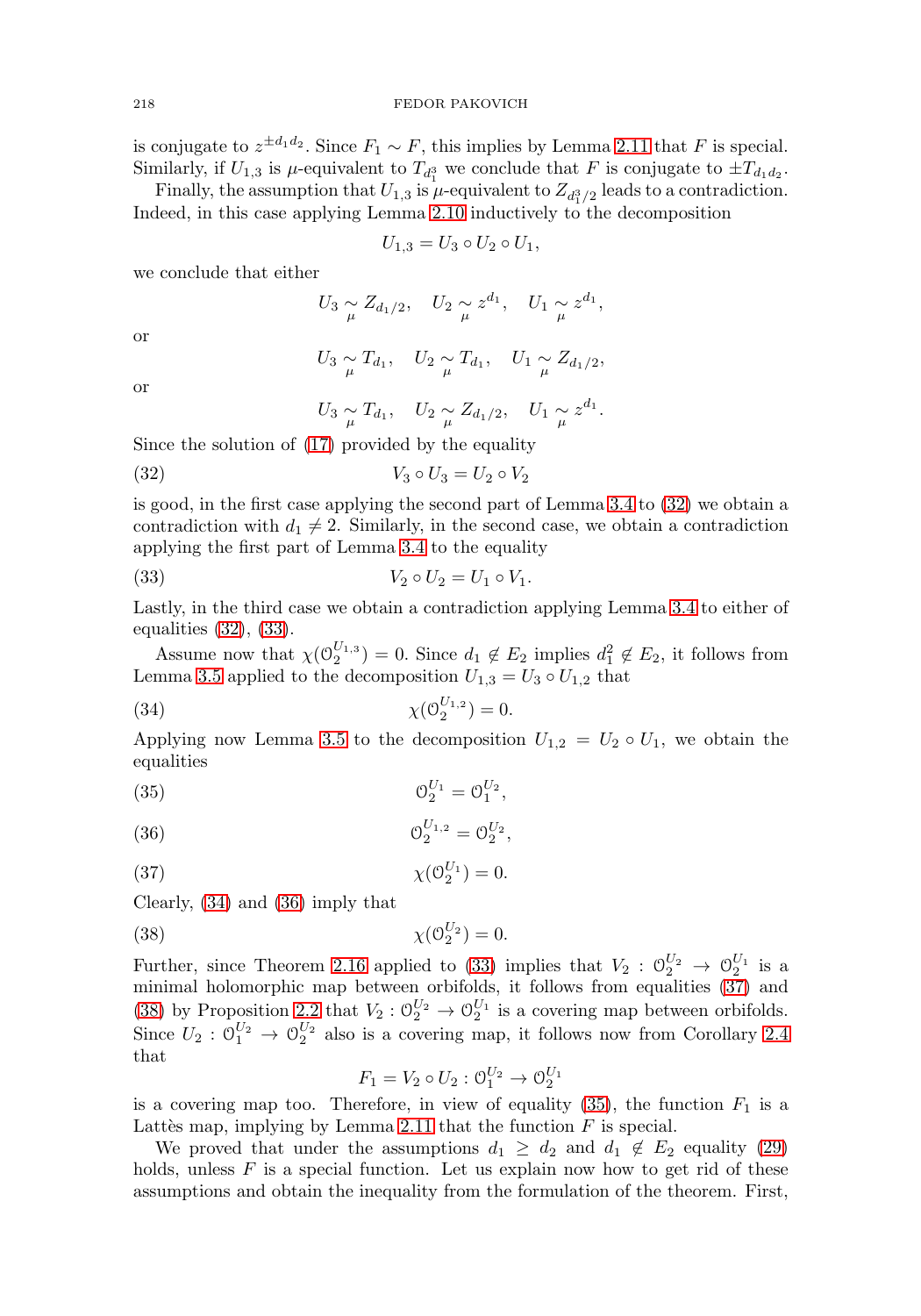if  $d_1$  is contained in the set  $E_2$ , we can consider instead of the chain  $\mathcal{C} = \mathcal{C}(s, d_1, d_2)$ the chain  $C_4 = \mathcal{C}(\left[\frac{s}{4}\right], d_1^4, d_2^4)$ , which is also good by Lemma [3.2.](#page-14-3) Since for any number  $d_1 \geq 2$  the number  $d_1^4$  does not belong to  $E_2$ , the above argument shows that

<span id="page-17-0"></span>(39) 
$$
\left[\frac{s}{4}\right] < \log_{d_2^4} 84(d_1^{12} - 2) + 3,
$$

unless the basis  $F$  of  $\mathcal{C}_4$  is a special function. On the other hand, since

$$
\widetilde{F} = V_{1,4} \circ U_{1,4} = F^{\circ 4}
$$

by Lemma [3.1,](#page-13-1) it follows from Lemma [2.12](#page-9-4) that if  $F$  is a special function, then  $F$ also is a special function.

Furthermore, since

$$
d_2^4 \ge 2^4
$$
,  $d_1^{12} \le \left(\frac{d}{2}\right)^{12}$ ,

and [\(39\)](#page-17-0) implies that

$$
\frac{s}{4}<\log_{d_2^4}84(d_1^{12}-2)+4,
$$

we conclude that inequality [\(39\)](#page-17-0) yields the inequality

$$
s < 4\log_{d_2^4} 84(d_1^{12} - 2) + 16 \le \log_2 84\left(\left(\frac{d}{2}\right)^{12} - 2\right) + 16
$$
  

$$
< \log_2 84 + \log_2 \left(\frac{d}{2}\right)^{12} + 16 < 12\log_2 d + 11
$$

from the formulation of the theorem. Thus, if the inequality

<span id="page-17-1"></span>
$$
(40) \qquad \qquad s < 12\log_2 d + 11
$$

does not hold, inequality [\(39\)](#page-17-0) does not hold either, implying that  $F$  is special.

Finally, if  $d_1 < d_2$ , we can consider instead of the chain  $\mathcal{C} = \mathcal{C}(s, d_1, d_2)$  its dual chain  $\hat{\mathcal{C}} = \hat{\mathcal{C}}(s, d_2, d_1)$ . By the above argument, inequality [\(40\)](#page-17-1) holds, unless the basis  $\widehat{F}$  of  $\widehat{C}$  is a special function. On the other hand, since

$$
F=U_s\circ V_s\sim F,
$$

if the basis  $\widehat{F}$  of  $\widehat{C}$  is a special function, then the basis  $F$  of  $C$  is also a special function by Lemma 2.11. function by Lemma [2.11.](#page-9-3)

# 4. GROUP  $G(B)$  AND PRIMITIVE SOLUTIONS

For a rational function B, we denote by  $\mathcal{E}(B)$  the set of rational functions X of degree at least two such that  $(3)$  holds for some rational function A, and by  $\mathcal{E}_0(B)$  the subset of  $\mathcal{E}(B)$  consisting of functions X such that  $\mathbb{C}(X,B) = \mathbb{C}(z)$ . In addition, we denote by  $\overline{\mathcal{E}_0(B)}$  the quotient set of  $\mathcal{E}_0(B)$  by the equivalence relation which identifies  $X_1, X_2 \in \mathcal{E}_0(B)$  if there exists a Möbius transformation  $\mu$  such that

$$
X_1 = \mu \circ X_2.
$$

In this section, we prove the finiteness of the set  $\overline{\mathcal{E}_0(B)}$  for non-special B. Abusing the notation we will denote by X both an element of  $\mathcal{E}_0(B)$  and its equivalence class in  $\overline{\mathcal{E}_0(B)}$ .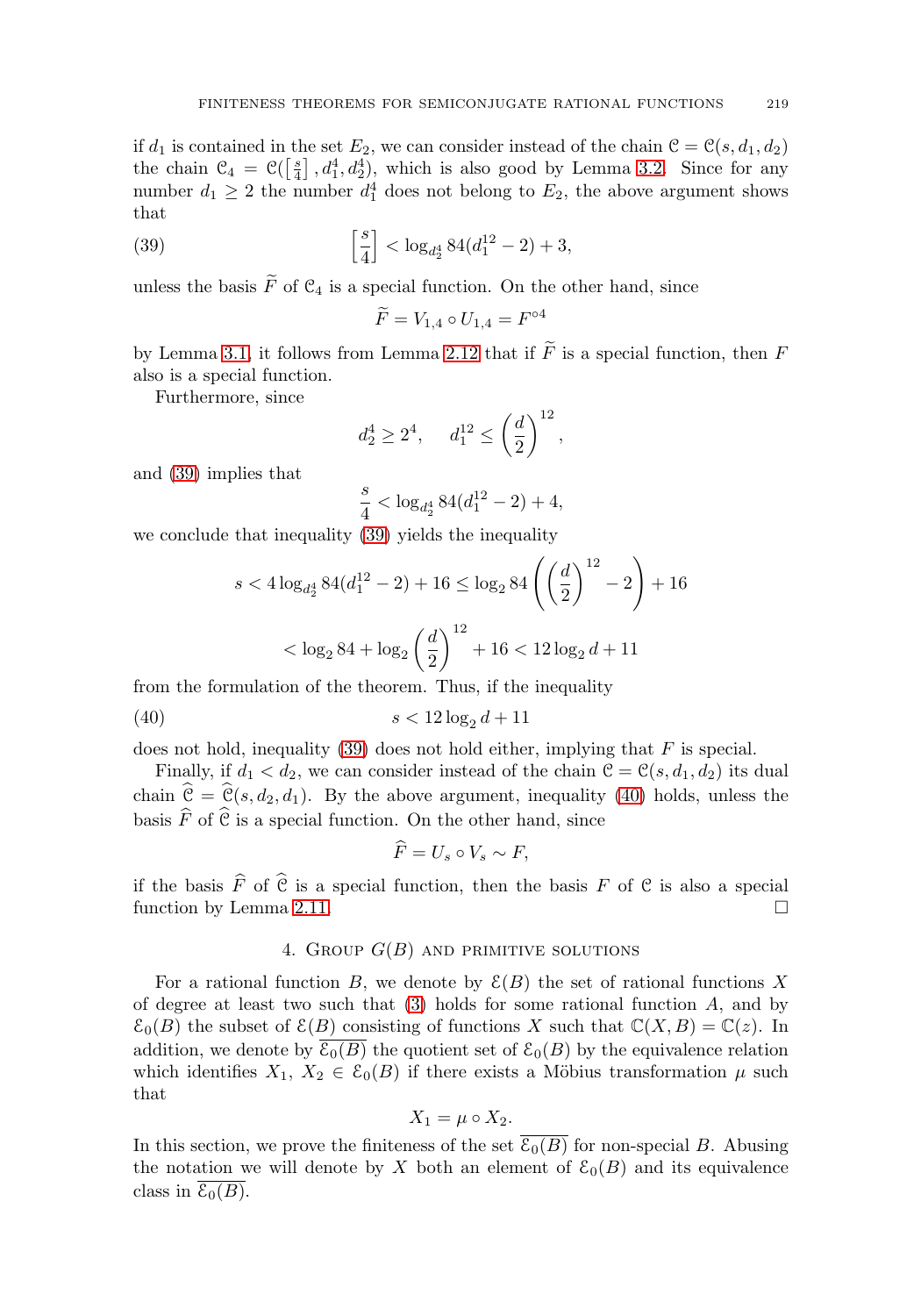We recall that the symmetry group of a rational function  $F$  is defined as the group of all Möbius transformations  $\mu$  commuting with F. Since such transformations map periodic points of  $F$  of any given period to themselves and any Möbius transformation is defined by its values at any three points, the symmetry group of any rational function is finite. We define the extended symmetry group  $G(F)$  of F as the group of Möbius transformations  $\sigma$  such that

<span id="page-18-0"></span>
$$
(41) \t\t\t F \circ \sigma = \nu_{\sigma} \circ F
$$

for some Möbius transformations  $\nu_{\sigma}$ . It is easy to see that  $G(F)$  is indeed a group with respect to the composition operation and that the map

$$
\gamma_F:\sigma\to\nu_\sigma
$$

is a homomorphism from  $G(F)$  to the group  $Aut(\mathbb{CP}^1)$ .

We denote by  $\mathcal D$  the subgroup of Aut( $\mathbb{CP}^1$ ) consisting of the transformations  $\sigma = cz^{\pm 1}, c \in \mathbb{C} \setminus \{0\}.$  Notice that D can be described as the subgroup of Aut $(\mathbb{CP}^1)$ consisting of all Möbius transformations  $\sigma$  such that  $\sigma\{0,\infty\} = \{0,\infty\}$ , or equivalently such that  $\sigma^{-1}\{0,\infty\} = \{0,\infty\}.$ 

<span id="page-18-3"></span>**Lemma 4.1.** For  $F = z^{\pm d}$  the group  $G(F)$  is  $\mathcal{D}$ .

*Proof.* It is clear that  $\mathcal{D} \subseteq G(F)$ . On the other hand, if equality [\(41\)](#page-18-0) holds, then  $\nu_{\sigma}^{-1}\{0,\infty\} = \{0,\infty\},\$  since otherwise the preimage  $(\nu_{\sigma} \circ F)^{-1}\{0,\infty\}$  and hence the preimage  $(F \circ \sigma)^{-1}\{0,\infty\}$  contains more than two points. Therefore, for any  $\sigma \in G(F)$  the transformation  $\nu_{\sigma}$  belongs to D. Now [\(41\)](#page-18-0) implies that  $\sigma$  also belongs to D.

**Theorem 4.2.** Let F be a rational function of degree  $d \geq 2$  such that  $F \underset{\mu}{\sim} z^d$ .

Then the group  $G(F)$  is isomorphic to one of the five finite rotation groups of the sphere  $A_4$ ,  $S_4$ ,  $A_5$ ,  $C_n$ ,  $D_{2n}$ , and the order of any element of  $G(F)$  does not exceed d. In particular,  $|G(F)| \leq \max\{60, 2d\}.$ 

*Proof.* Any non-identical element of the group  $Aut(\mathbb{CP}^1) \cong PSL_2(\mathbb{C})$  is conjugate either to  $z \to z + 1$  or to  $z \to \lambda z$  for some  $\lambda \in \mathbb{C} \setminus \{0, 1\}$ . Thus, making the change

$$
F \to \mu_1 \circ F \circ \mu_2, \quad \sigma \to \mu_2^{-1} \circ \sigma \circ \mu_2, \quad \nu_\sigma \to \mu_1 \circ \nu_\sigma \circ \mu_1^{-1}
$$

for convenient  $\mu_1, \mu_2 \in \text{Aut}(\mathbb{CP}^1)$ , without loss of generality we may assume that  $\sigma$  and  $\nu_{\sigma}$  in [\(41\)](#page-18-0) have one of the two forms above.

We observe first that the equalities

<span id="page-18-1"></span>(42) 
$$
F(z+1) = \lambda F(z), \quad \lambda \in \mathbb{C} \setminus \{0,1\},
$$

$$
\quad\text{and}\quad
$$

<span id="page-18-2"></span>(43) 
$$
F(z+1) = F(z) + 1
$$

are impossible. Indeed, if  $F$  has a finite pole, then any of these equalities implies that  $F$  has infinitely many poles. On the other hand, if  $F$  is a polynomial of degree  $d \geq 2$ , then we obtain a contradiction comparing the coefficients of  $z<sup>d</sup>$  in the left and the right sides of [\(42\)](#page-18-1), and the coefficients of  $z^{d-1}$  in left and the right sides of [\(43\)](#page-18-2), correspondingly.

Furthermore, comparing the free terms in the Laurent series at infinity of the left and the right sides of the equality

$$
F(\lambda z) = F(z) + 1, \quad \lambda \in \mathbb{C} \setminus \{0, 1\},\
$$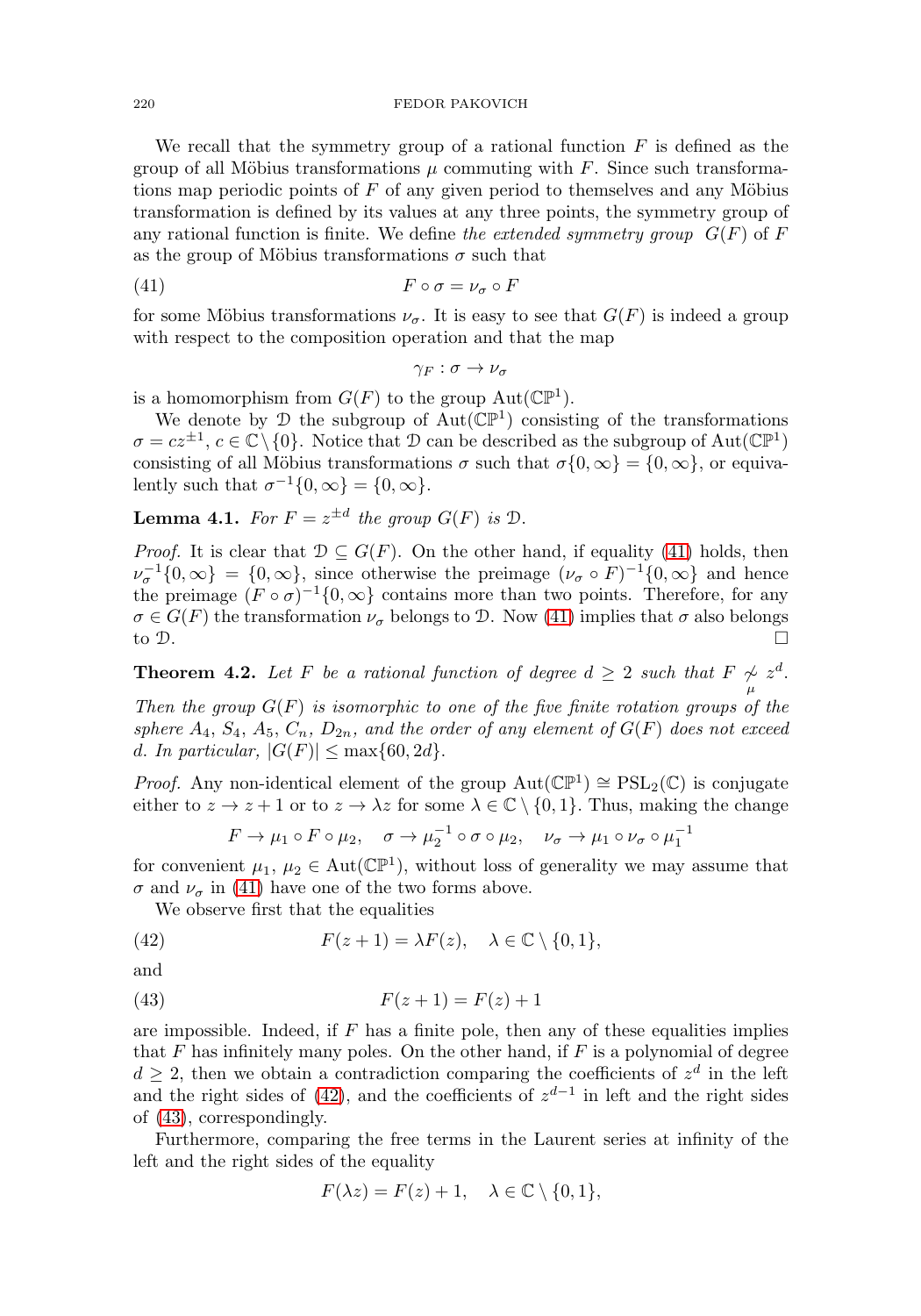we conclude that this equality is impossible either. Thus,

<span id="page-19-0"></span>(44) 
$$
F(\lambda_1 z) = \lambda_2 F(z), \quad \lambda_1, \lambda_2 \in \mathbb{C} \setminus \{0, 1\}.
$$

Comparing now coefficients in the left and the right sides of [\(44\)](#page-19-0) and taking into account that  $F \nsim z^d$ , we conclude that  $\lambda_1$  is a root of unity. Furthermore, the order μ of the transformation  $z \to \lambda_1 z$  in the group  $G(F)$  does not exceed the maximum number  $n$  such that  $F$  can be represented in the form

<span id="page-19-1"></span>(45) 
$$
F = z^r R(z^n), \quad R \in \mathbb{C}(z).
$$

In particular, the order of any element of  $G(F)$  does not exceed d. Indeed, since  $F \nless z^d$ , the function R in [\(45\)](#page-19-1) has a zero or a pole distinct from 0 and  $\infty$ , implying μ that  $d \geq n$ .

The above argument shows that any element of  $G(F)$  has finite order. In order to prove the finiteness of  $G(F)$  we will use the Schur theorem, which states that if any element of a finitely generated subgroup G of  $GL_k(\mathbb{C})$  has finite order, then G has finite order (see e.g. [\[2,](#page-26-2) (36.2)]). Specifically, assume that  $G(F)$  is infinite, and let  $\sigma_1, \sigma_2, \ldots, \sigma_s, \ldots$  be an infinite sequence of pairwise distinct elements of  $G(F)$ . Observe first that for any  $s \geq 1$  the finitely generated group

$$
\Gamma_s=<\sigma_1,\sigma_2,\ldots,\sigma_s>
$$

is finite. Indeed, if  $\Gamma_s$  is infinite, then its lifting

$$
\widehat{\Gamma}_s \subset \mathrm{SL}_2(\mathbb{C}) \subset \mathrm{GL}_2(\mathbb{C})
$$

is also infinite, implying by the Schur theorem that  $\widehat{\Gamma}_s$  has an element of infinite order. But in this case  $\Gamma_s$  also has an element of infinite order in contradiction with the fact that any element of  $G(F)$  has finite order.

Since the elements  $\sigma_1, \sigma_2, \ldots, \sigma_s, \ldots$  are pairwise distinct,  $|\Gamma_s| \to \infty$ . On the other hand, since the groups  $\Gamma_s$ ,  $s \geq 1$ , are finite subgroups of Aut( $\mathbb{CP}^1$ ), they belong to the list  $A_4$ ,  $S_4$ ,  $A_5$ ,  $C_n$ ,  $D_{2n}$ . Therefore, for s big enough the group  $\Gamma_s$  is either  $C_n$  or  $D_{2n}$ , where *n* satisfies the inequality  $n>d$ . However, since the both groups  $C_n$  and  $D_{2n}$  have an element of order n, this contradicts to the fact that the order of any element of  $G(F)$  does not exceed d. Thus, the group  $G(F)$  is finite. Finally, if  $G(F)$  is  $A_4$ ,  $S_4$ , or  $A_5$ , then  $G(F) \leq 60$ , while if  $G(F)$  is  $C_n$  or  $D_{2n}$ , then  $n \leq d$ , since  $C_n$  and  $D_{2n}$  have an element of order n.

<span id="page-19-2"></span>**Lemma 4.3.** Let  $\delta$  be a Möbius transformation that does not belong to D. Then the intersection of the groups  $\mathcal D$  and  $\delta^{-1} \circ \mathcal D \circ \delta$  is a finite group isomorphic to a subgroup of the Klein four-group.

*Proof.* Let us denote the intersection of the groups  $\mathcal D$  and  $\delta^{-1} \circ \mathcal D \circ \delta$  by R. We show first that R consists of involutions. Assume in contrary that  $\mu \in \mathcal{R}$  is not an involution, and let  $\mu'$  be an element of D which makes the diagram

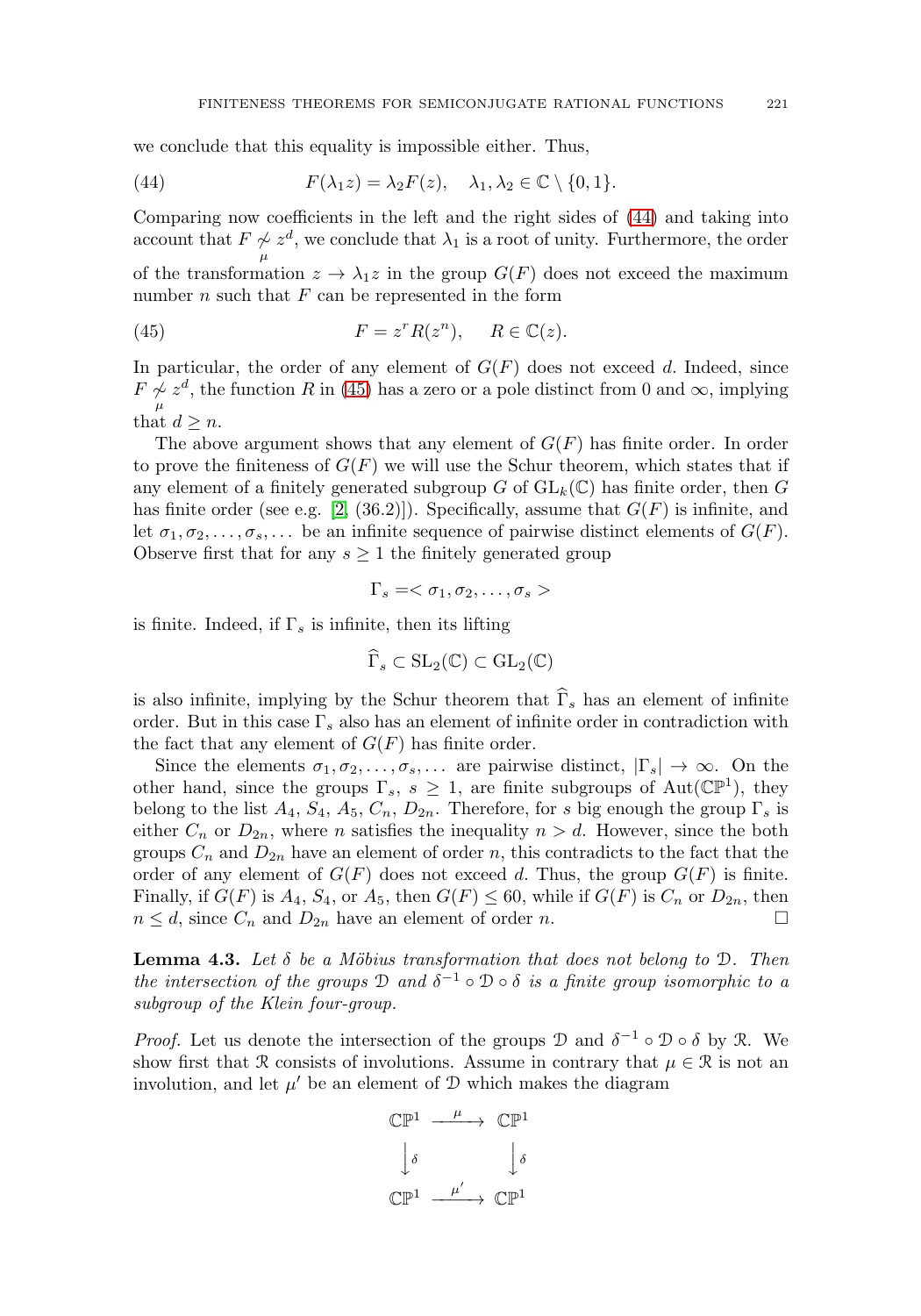commutative. Since the diagram

<span id="page-20-0"></span>(46) 
$$
\mathbb{CP}^{1} \xrightarrow{\mu^{\circ 2}} \mathbb{CP}^{1}
$$

$$
\downarrow \delta \qquad \qquad \downarrow \delta
$$

$$
\mathbb{CP}^{1} \xrightarrow{\mu^{\prime \circ 2}} \mathbb{CP}^{1}
$$

also is commutative,  $\mu'$  is not an involution either. Therefore, since

$$
\mu\{0,\infty\} = \{0,\infty\}, \quad \mu'\{0,\infty\} = \{0,\infty\},\
$$

the set  $\{0,\infty\}$  is the fixed point set of the transformations  $\mu^{\circ 2}$  and  $\mu'^{\circ 2}$ . It follows now from [\(46\)](#page-20-0) that  $\delta\{0,\infty\} = \{0,\infty\}$ , in contradiction with  $\delta \notin \mathcal{D}$ .

Since R consists of involutions, any  $\mu \in \mathcal{R}$  has either the form  $\mu = \pm z$ , or the form  $\mu = c/z, c \in \mathbb{C} \setminus \{0\}$ . Furthermore, if two transformations  $\mu_1 = c_1/z$ ,  $c_1 \in \mathbb{C} \setminus \{0\}$ , and  $\mu_2 = c_2/z$ ,  $c_2 \in \mathbb{C} \setminus \{0\}$ , belong to R, then their composition  $\frac{c_1}{c_2}z$ also belongs to R implying that  $c_2 = \pm c_1$ . Therefore, the group R contains at most four elements:  $\pm z, \pm \frac{c_1}{z}.$  $\frac{z_1}{z}$ .

<span id="page-20-4"></span>**Theorem 4.4.** Let B be a non-special rational function of degree  $d \geq 2$ . Then for any  $X \in \mathcal{E}_0(B)$  the inequalities  $\chi(\mathbb{O}_2^X) > 0$  and  $\deg X \le \max\{60, 2d\}$  hold. Furthermore, the set  $\overline{\mathcal{E}_0(B)}$  is finite and its cardinality can be bounded from above by a number depending on d only.

*Proof.* Let X be an element of  $\mathcal{E}_0(B)$  and A the corresponding function such that [\(3\)](#page-1-0) holds. By Theorem [2.19,](#page-11-3) the diagram

<span id="page-20-3"></span>(47) 
$$
\begin{array}{ccc}\n & \circ_{1}^{X} & \xrightarrow{B} & \circ_{1}^{X} \\
 & \downarrow x & \downarrow x \\
 & \circ_{2}^{X} & \xrightarrow{A} & \circ_{2}^{X}\n\end{array}
$$

consists of minimal holomorphic maps between orbifolds, and  $\chi(\mathcal{O}_2^X) \geq 0$ . Moreover, in fact  $\chi(\mathcal{O}_2^X) > 0$ . Indeed, if  $\chi(\mathcal{O}_2^X) = 0$ , then  $\chi(\mathcal{O}_1^X) = 0$  by [\(11\)](#page-4-2). Therefore, since

<span id="page-20-1"></span>
$$
(48) \t\t B: \mathcal{O}_1^X \to \mathcal{O}_1^X
$$

is a minimal holomorphic map, it follows from Proposition [2.2](#page-4-4) that [\(48\)](#page-20-1) is a covering map, implying that  $B$  is a Lattès map, in contradiction with the assumption. Notice that  $\chi(\mathcal{O}_2^X) > 0$  implies  $\chi(\mathcal{O}_1^X) > 0$  by [\(11\)](#page-4-2).

Since  $B$  is non-special and  $(48)$  is a minimal holomorphic map, it follows from Theorem [2.6](#page-6-0) that the orbifold  $\mathcal{O}_0^B$  is defined and  $\mathcal{O}_1^X \preceq \mathcal{O}_0^B$ . Moreover, since B is not a Lattès map,  $\chi(\mathcal{O}_0^B) > 0$ . We observe first that the number of orbifolds  $\mathcal O$ such that  $0 \leq \theta_0^B$  is finite and can be bounded by a number depending on d only. Clearly, it is enough to show that if  $\mathcal{O}_0^B$  belongs to the series  $\{n,n\}, n \geq 2$ , or  $\{2, 2, n\}, n > 2$ , then *n* is bounded in terms of *d*. By Theorem [2.20,](#page-12-3) there exists a rational function  $F_0$  such that the diagram

<span id="page-20-2"></span>(49)  
\n
$$
\begin{array}{ccc}\n\mathbb{CP}^1 & \xrightarrow{F_0} & \mathbb{CP}^1 \\
\downarrow \theta_{\mathcal{O}_0^B} & & \downarrow \theta_{\mathcal{O}_0^B} \\
\mathcal{O}_0^B & \xrightarrow{B} & \mathcal{O}_0^B\n\end{array}
$$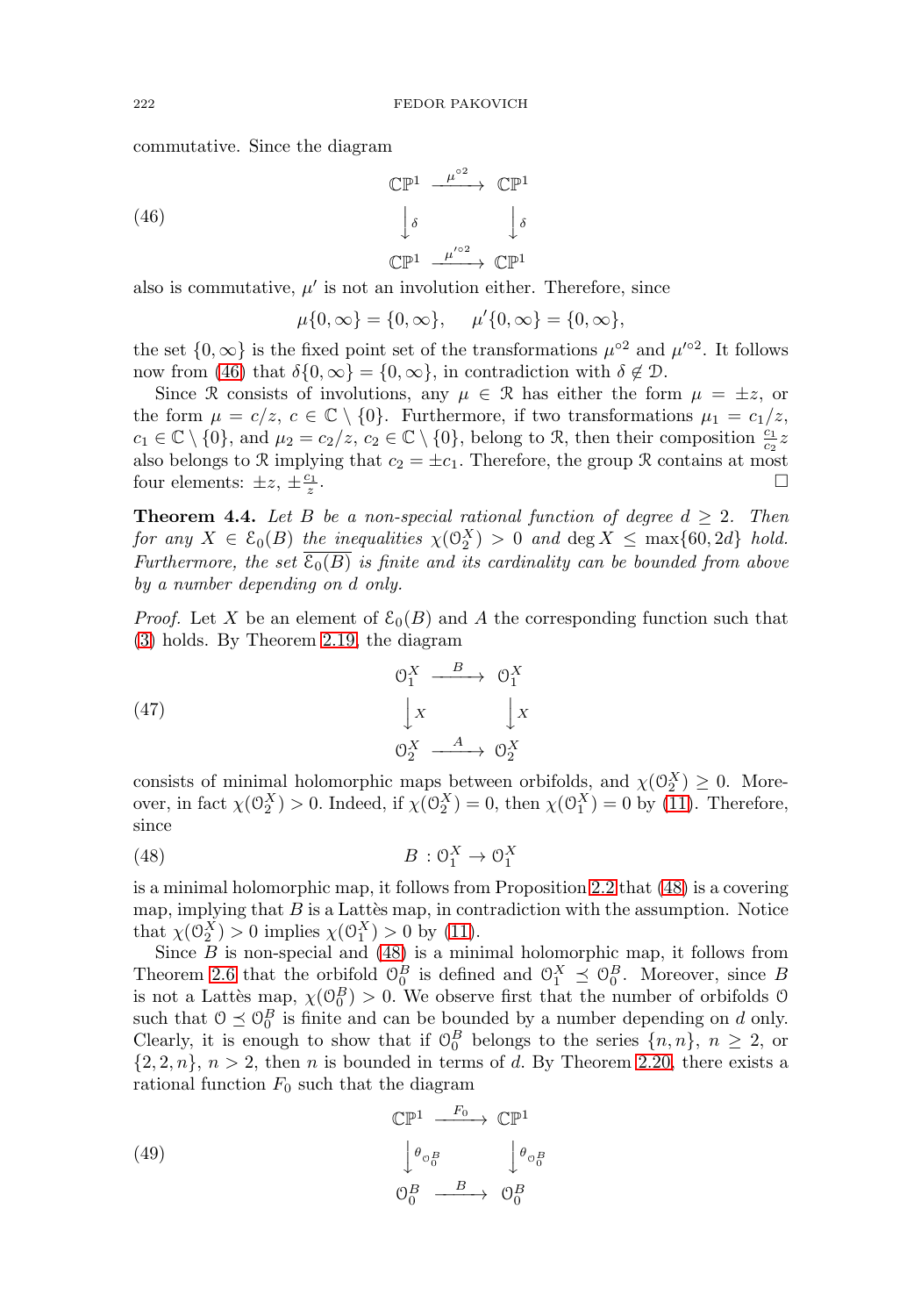commutes and the triple  $B, \theta_{\mathcal{O}_0^B}, F_0$  is a primitive solution of equation [\(3\)](#page-1-0). By condition, B is not special. Therefore, if  $\theta_{\mathcal{O}_0^B}$  is  $\mu$ -equivalent to  $z^n$  or to  $Z_n$ , applying Corollary [2.21](#page-12-2) to [\(49\)](#page-20-2) we conclude that  $n \leq d$ .

Since the number of orbifolds  $\mathcal{O}$  such that  $\mathcal{O} \preceq \mathcal{O}_0^B$  is finite, in order to prove the finiteness of  $\overline{\mathcal{E}_0(B)}$  it is enough to show that for any fixed orbifold O with  $\chi(0) > 0$ there exist only finitely many  $X \in \overline{\mathcal{E}_0(B)}$  such that  $\mathcal{O}_1^X = \mathcal{O}$ . Assume first that  $\mathcal{O}$  is non-ramified. Then  $X = \theta_{\mathcal{O}_2^X}$  by [\(16\)](#page-6-1), and diagram [\(47\)](#page-20-3) reduces to diagram [\(23\)](#page-12-4). Furthermore, by Theorem [2.20,](#page-12-3) there exists an automorphism  $\varphi : \Gamma_{\mathcal{O}_2^X} \to \Gamma_{\mathcal{O}_2^X}$ such that for any  $\sigma \in \Gamma_{\mathcal{O}_2^X}$  the equality

$$
B \circ \sigma = \varphi(\sigma) \circ B
$$

holds. Therefore,  $\Gamma_{\mathcal{O}_2^X}$  belongs to the intersection

$$
G_0(B) = G(B) \cap \gamma_B(G(B)),
$$

and hence the number of classes X in  $\overline{\mathcal{E}_0(B)}$  with non-ramified  $\mathcal{O}_1^X$  does not exceed the number of subgroups of  $G_0(B)$ . Since  $G_0(B) \subseteq G(B)$  and

$$
|G(B)| \le \max\{60, 2d\}
$$

whenever  $B \underset{\mu}{\sim} z^d$ , we conclude that for  $B \underset{\mu}{\sim} z^d$  the number of subgroups of  $G_0(B)$ and therefore the cardinality of  $\overline{\mathcal{E}_0(B)}$  is bounded from above by a number depending on d only. Moreover,

<span id="page-21-0"></span>(50) 
$$
\deg X = \deg \theta_{\mathcal{O}_2^X} = |\Gamma_{\mathcal{O}_2^X}| \le |G(B)| \le \max\{60, 2d\}.
$$

Assume now that  $B \sim z^d$ . Without loss of generality we may assume that  $B = \delta \circ z^d$ , where  $\delta$  is a Möbius transformation, so that  $G(B) = \mathcal{D}$  by Lemma [4.1,](#page-18-3) and

$$
\gamma_B(G(B)) = \delta \circ \mathcal{D} \circ \delta^{-1}.
$$

By Lemma [4.3,](#page-19-2) either  $G_0(B)$  is a group of order at most four, or  $\delta \in \mathcal{D}$ . In the first case, the number of classes X in  $\overline{\mathcal{E}_0(B)}$  with non-ramified  $\mathcal{O}_1^X$  does not exceed four, and inequality  $(50)$  still holds. On the other hand, in the second case  $B = cz^{\pm d}, c \in \mathbb{C} \setminus \{0\},$  implying that B is conjugate to  $z^{\pm d}$  in contradiction with the assumption.

The case where  $0 = 0<sub>1</sub><sup>X</sup>$  is ramified reduces to the previous one. Indeed, since [\(48\)](#page-20-1) is a minimal holomorphic map, it follows from Theorem [2.20](#page-12-3) that there exists a rational function F such that for any X with  $\mathcal{O}_1^X = \mathcal{O}$  the diagram

<span id="page-21-1"></span>(51)  
\n
$$
\begin{array}{ccc}\n\mathbb{CP}^1 & \xrightarrow{F} & \mathbb{CP}^1 \\
\downarrow \theta_{\sigma_1^X} & \downarrow \theta_{\sigma_1^X} \\
\downarrow \sigma_1^X & \xrightarrow{B} & \mathcal{O}_1^X \\
\downarrow x & \downarrow x \\
\mathbb{O}_2^X & \xrightarrow{A} & \mathcal{O}_2^X\n\end{array}
$$

commutes, and the triple  $B, \theta_{\mathcal{O}_1^X}, F$  is a primitive solution of equation [\(3\)](#page-1-0). Set

$$
X' = X \circ \theta_{\mathcal{O}_1^X}.
$$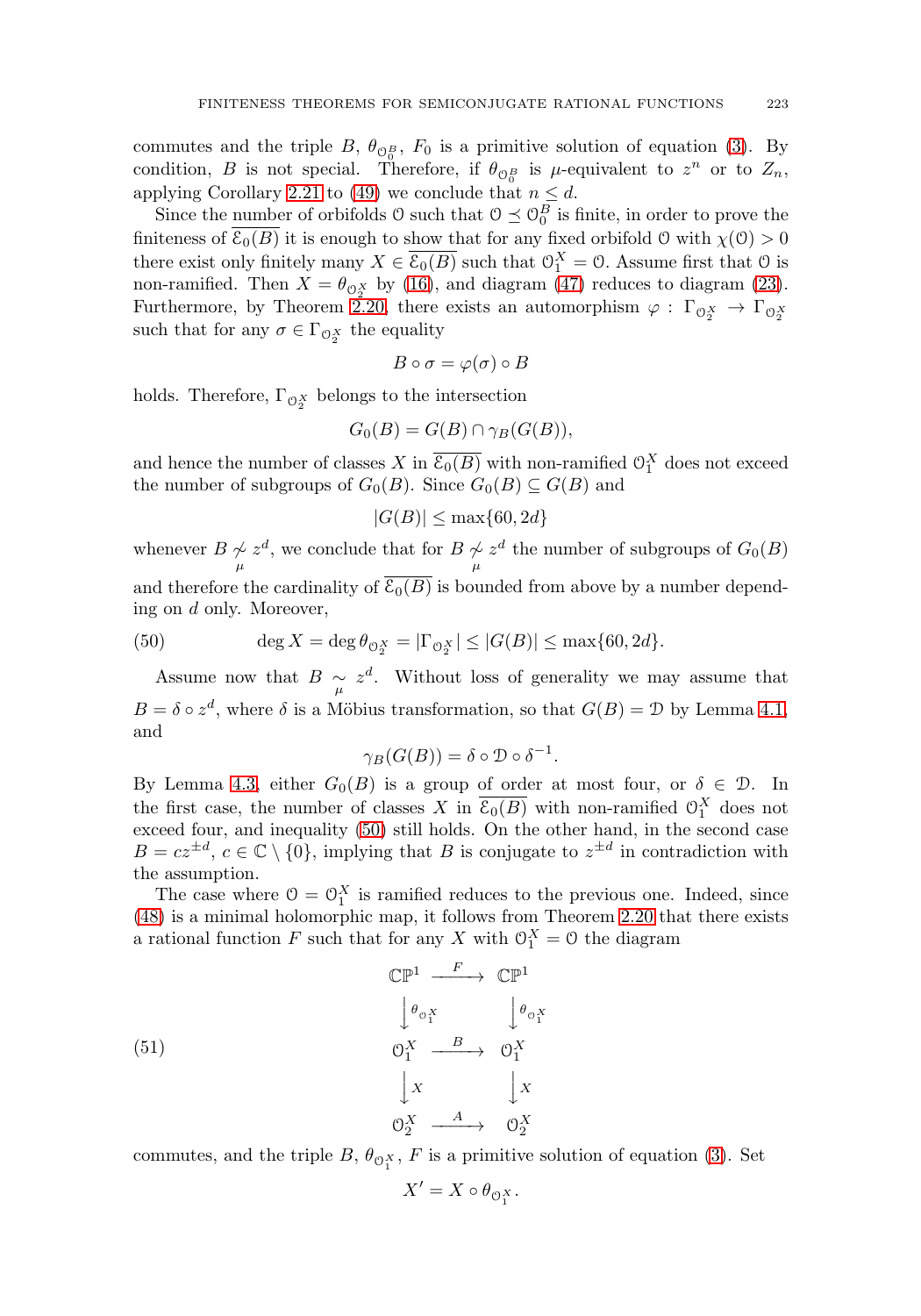Since  $X' = \theta_{\mathcal{O}_2^X}$  by [\(16\)](#page-6-1), it follows from the commutativity of diagram [\(51\)](#page-21-1) by Theorem [2.18](#page-10-3) that any  $X \in \overline{\mathcal{E}_0(B)}$  with  $\mathcal{O}_1^X = \mathcal{O}$  lifts to some  $X' \in \overline{\mathcal{E}_0(F)}$  with non-ramified  $O_1^{\chi'}$ . Moreover, since B is not a special function, F also is not a special function, by Lemma [2.13.](#page-9-5) Since  $\deg F = \deg B$ , this yields that the number of classes X in  $\overline{\mathcal{E}_0(B)}$  with  $\mathcal{O}_1^X = \mathcal{O}$  can be bounded from above by a number depending on  $d$  only. Lastly, the inequality

$$
\deg X \le \max\{60, 2d\}
$$

still holds since

$$
\deg X < \deg X' = \deg \theta_{\mathcal{O}_2^X}.
$$

 $\Box$ 

### 5. DESCRIPTION OF  $\mathcal{E}(B)$  for non-special B

In this section, we describe the structure of the set  $\mathcal{E}(B)$  for non-special rational functions B, and prove Theorem [1.1](#page-2-0) and Theorem [1.2.](#page-2-1) We also prove an effective version of the Ritt theorem.

**Theorem 5.1.** Let B be a non-special rational function of degree  $d \geq 2$ . Then any  $X \in \mathcal{E}(B)$  can be represented in the form

$$
X = X' \circ U \circ B^{\circ k}, \quad k \ge 0,
$$

where  $\chi(\mathcal{O}_2^{X'}) > 0$  and U is a compositional right factor of some iterate  $B^{\circ l}$ ,  $l \geq 0$ . Furthermore,

 $\deg X' \le \max\{60, 2d\}$ 

and

<span id="page-22-1"></span>(52) 
$$
l \leq (\sigma_0(d) - 2)(12\log_2 d + 11),
$$

where  $\sigma_0(d)$  is the number of divisors function.

*Proof.* If  $\mathbb{C}(X, B) = \mathbb{C}(z)$ , then the statements of the theorem holds for  $l = 0$  and  $k = 0$  by Theorem [4.4.](#page-20-4) So, assume that  $\mathbb{C}(X, B) \neq \mathbb{C}(x)$ . Without loss of generality we may assume that X is not a rational function in  $B^{\circ k}$ ,  $k \geq 1$ , since if  $X = \widehat{X} \circ B^{\circ k}$ is contained in  $\mathcal{E}(B)$ , then  $\widehat{X}$  also is contained in  $\mathcal{E}(B)$ .

We recall that any solution  $A, X, B$  of [\(3\)](#page-1-0) can be reduced to a primitive one as follows. Let  $\mathbb{C}(X, B) = \mathbb{C}(U_1)$ , where  $U_1 \in \mathbb{C}(z)$ , and let  $X_1, V_1$  be rational functions such that

<span id="page-22-0"></span>(53) 
$$
X = X_1 \circ U_1, \quad B = V_1 \circ U_1,
$$

and  $\mathbb{C}(X_1, V_1) = \mathbb{C}(z)$ . Substituting expressions [\(53\)](#page-22-0) in [\(3\)](#page-1-0) we see that the diagram

$$
\begin{array}{ccc}\n\mathbb{CP}^1 & \xrightarrow{B=V_1 \circ U_1} & \mathbb{CP}^1 \\
U_1 & & \downarrow U_1 \\
\mathbb{CP}^1 & \xrightarrow{U_1 \circ V_1} & \mathbb{CP}^1 \\
X_1 & & \downarrow X_1 \\
\mathbb{CP}^1 & \xrightarrow{A} & \mathbb{CP}^1\n\end{array}
$$

commutes. Thus,

$$
A' = A
$$
,  $X' = X_1$ ,  $B' = U_1 \circ V_1$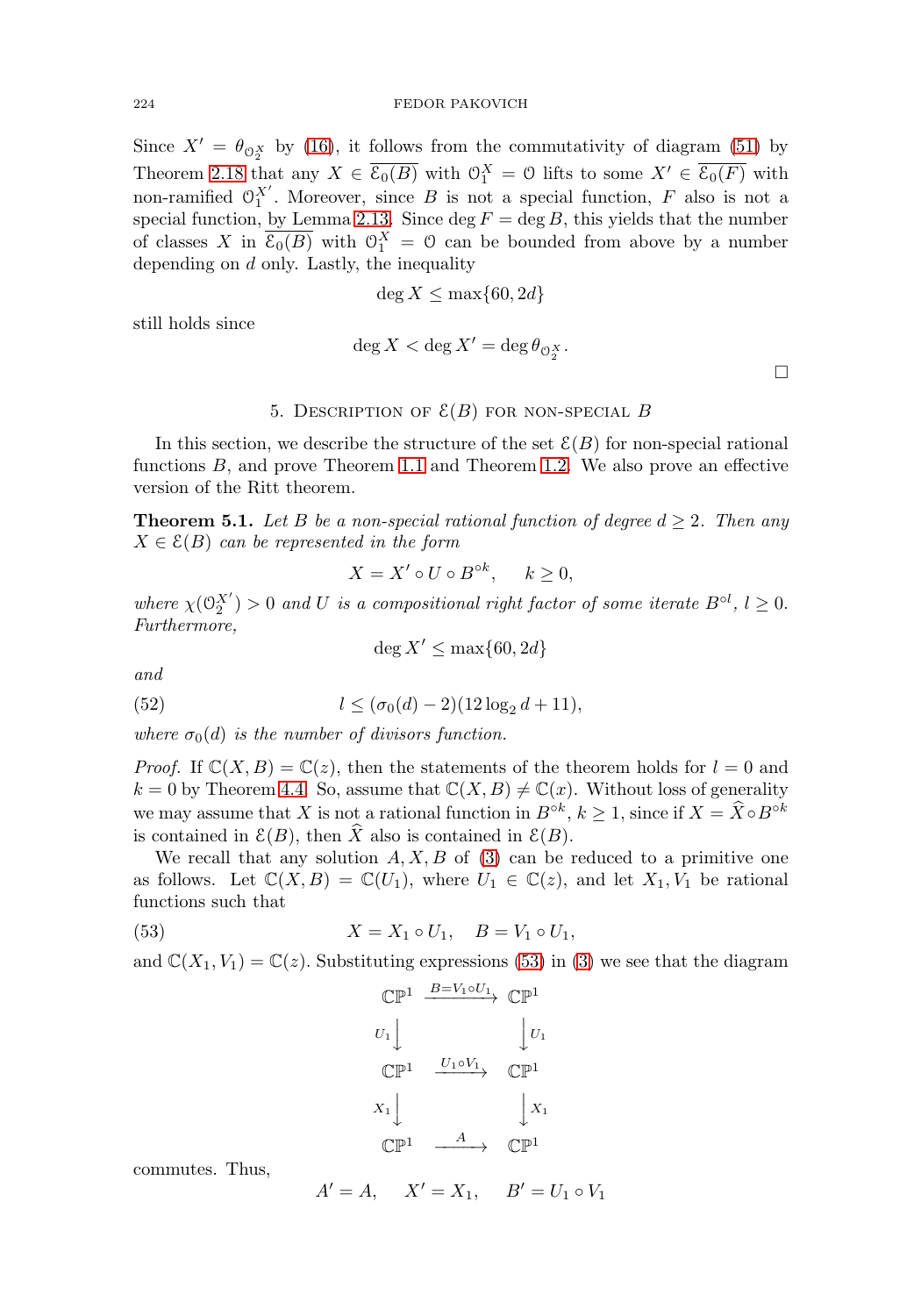is also a solution of [\(3\)](#page-1-0). This new solution is not necessary primitive. Nevertheless,  $\deg X_1 < \deg X$ . Therefore, after a finite number of similar transformations we will arrive to a primitive solution.

In more detail, we can find rational functions  $X_i, V_i, U_i, 1 \leq i \leq l$ , such that

$$
\mathbb{C}(X_i, U_i \circ V_i) = \mathbb{C}(U_{i+1}), \quad \deg U_{i+1} > 1, \quad 1 \le i \le l-1,
$$

<span id="page-23-0"></span>(54) 
$$
X_i = X_{i+1} \circ U_{i+1}, \quad U_i \circ V_i = V_{i+1} \circ U_{i+1}, \quad 1 \le i \le l-1,
$$

<span id="page-23-1"></span>(55) 
$$
\mathbb{C}(X_i, V_i) = \mathbb{C}(z), \quad 1 \leq i \leq l,
$$

and

$$
\mathbb{C}(X_l, U_l \circ V_l) = \mathbb{C}(z).
$$

Setting

$$
B_i = U_i \circ V_i = V_{i+1} \circ U_{i+1}, \quad 1 \le i \le l-1,
$$

and

$$
U=U_1\circ\cdots\circ U_2\circ U_1,
$$

we see that by construction

$$
X = X_l \circ U,
$$

the diagram

<span id="page-23-4"></span>(56)  
\n
$$
\begin{array}{ccc}\n\mathbb{CP}^1 & \xrightarrow{B} & \mathbb{CP}^1 \\
U & \downarrow U \\
\mathbb{CP}^1 & \xrightarrow{B_l} & \mathbb{CP}^1 \\
X_l & \downarrow X_l \\
\mathbb{CP}^1 & \xrightarrow{A} & \mathbb{CP}^1\n\end{array}
$$

commutes, and  $A, X_l, B_l$  is a primitive solution of [\(3\)](#page-1-0). Thus, since U is a compositional right factor of  $B^{\circ l}$  by Lemma [3.1,](#page-13-1) and the inequalities deg  $X_l \leq \max\{60, 2d\}$ and  $\chi(\mathcal{O}_2^{X_l}) > 0$  hold by Theorem [4.4,](#page-20-4) in order to prove the theorem we only must show that  $l$  satisfies inequality  $(52)$ .

Since the first equality in [\(54\)](#page-23-0) implies that any compositional right factor of  $U_{i+1}$ is a compositional right factor of  $X_i$ , it follows from [\(55\)](#page-23-1) that

<span id="page-23-2"></span>(57) 
$$
\mathbb{C}(V_i, U_{i+1}) = \mathbb{C}(z), \quad 1 \le i \le l-1.
$$

In turn, [\(57\)](#page-23-2) yields that

<span id="page-23-3"></span>(58) 
$$
\deg U_{i+1} \leq \deg U_i, \quad i \geq 1.
$$

Indeed, denote by I the imprimitivity system of the monodromy group of  $B_i$  corresponding to the decomposition  $B_i = V_{i+1} \circ U_{i+1}$ , and by J the imprimitivity system corresponding to the decomposition  $B_i = U_i \circ V_i$ . Since each block of I contains deg  $U_{i+1}$  elements, while the number of blocks of J is equal to deg  $U_i$ , if  $\deg U_{i+1} > \deg U_i$ , then there is a block of J containing at least two elements from a block of I, implying that  $\mathbb{C}(V_i, U_{i+1}) \neq \mathbb{C}(z)$ .

By assumption,  $\deg U_i \geq 2$ ,  $1 \leq i \leq l$ . On the other hand, since X is not a rational function in B the inequality deg  $U_1 < d$  holds, implying by [\(58\)](#page-23-3) that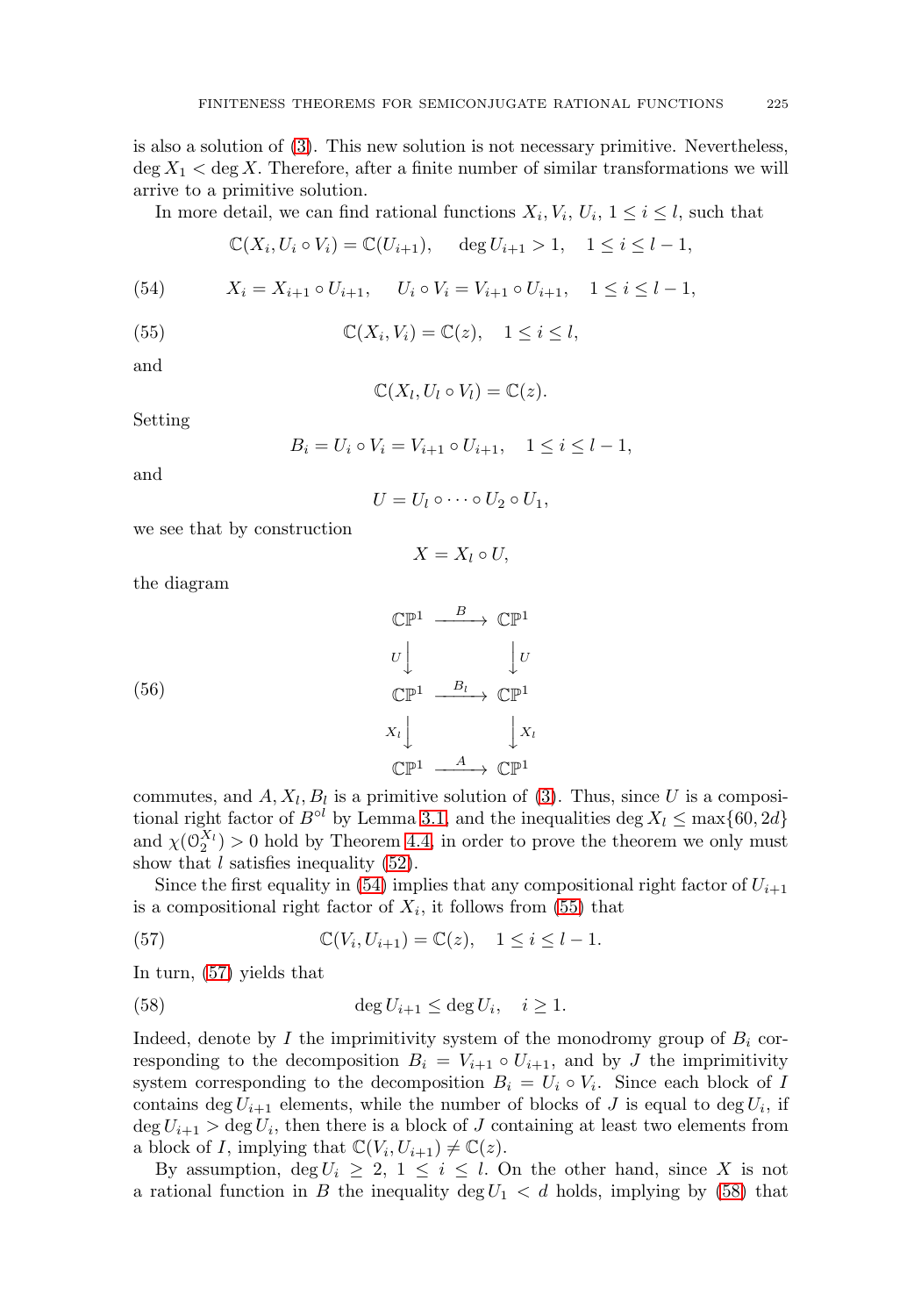deg  $U_i < d$ ,  $1 \le i \le l$ . Thus, the functions  $V_i$ ,  $U_i$ ,  $1 \le i \le l$ , have degree at least two and hence the sequence

$$
U_i \circ V_i = V_{i+1} \circ U_{i+1}, \quad 1 \le i \le l-1,
$$

is a chain. We denote this chain by C. Let

$$
1 \leq k_1 \leq \cdots \leq k_r \leq l
$$

be indices such that

<span id="page-24-0"></span>(59) 
$$
\deg U_1 = \deg U_2 = \dots = \deg U_{k_1},
$$

$$
\deg U_{k_1+1} = \deg U_{k_1+2} = \dots = \deg U_{k_2},
$$

$$
\dots
$$

$$
\deg U_{k_r+1} = \deg U_{k_r+2} = \dots = \deg U_l,
$$

and

<span id="page-24-2"></span>(60) 
$$
\deg U_1 > \deg U_{k_1+1} > \deg U_{k_2+1} > \cdots > \deg U_{k_r+1}.
$$

Setting for convenience  $k_0 = 0$ ,  $k_{r+1} = l$ , we see that in view of conditions [\(57\)](#page-23-2) and [\(59\)](#page-24-0), for any  $j, 0 \le j \le r$ , the subchain

<span id="page-24-1"></span>(61) 
$$
U_i \circ V_i = V_{i+1} \circ U_{i+1}, \quad k_j + 1 \leq i \leq k_{j+1} - 1,
$$

of the chain  $\mathfrak C$  is good by Lemma [2.15.](#page-10-1) Therefore, by Theorem [3.3,](#page-14-0) its length  $k_{j+1} - k_j$  is less than or equal to  $12 \log_2 d + 11$ , unless its basis is special. On the other hand, since by construction

$$
B \to B_1 \to B_2 \to \cdots \to B_l
$$

is a chain of elementary transformations, it follows from Lemma [2.11](#page-9-3) that the basis of  $(61)$  is special if and only if B is special. Thus, we conclude that

$$
l = \sum_{j=0}^{r} (k_{j+1} - k_j) \le (r+1)(12 \log_2 d + 11),
$$

unless B is special. Finally, since  $\deg U_i$ ,  $1 \leq i \leq l$ , is a proper divisor of d, it follows from [\(60\)](#page-24-2) that that

$$
r+1 \le \sigma_0(d)-2.
$$

*Proof of Theorem* [1.1](#page-2-0). Assume that X is an element of  $\mathcal{E}(B)$  such that X is not a rational function in  $B^{\circ k}$ ,  $k \ge 1$ , and consider diagram [\(56\)](#page-23-4). Since decompositions of a rational function R of degree n into a composition of rational functions  $R = L \circ M$ , considered up to the change

<span id="page-24-3"></span>(62) 
$$
L = L \circ \nu^{-1}, \qquad M = \nu \circ M,
$$

where  $\nu$  is a Möbius transformation, correspond to imprimitivity systems of the monodromy group  $\text{Mon}(R) \subset S_n$  of R, there exists a function  $\omega : \mathbb{N} \to \mathbb{N}$  such that, up to the change [\(62\)](#page-24-3), any rational function of degree n has at most  $\omega(n)$  decompositions into a composition of rational functions. Thus, since  $U$  is a compositional right factor of  $B^{\circ l}$ , where l satisfies [\(52\)](#page-22-1), there exist  $W_1, W_2, \ldots, W_s$ , where s can be bounded from above by a number depending on  $d$  only, such that  $U$  in [\(56\)](#page-23-4) has the form  $U = \nu \circ W_j$  for some  $j, 1 \leq j \leq s$ , and a Möbius transformation  $\nu$ . Besides, it is clear that

$$
\deg W_j \le \deg B^{\circ l} = d^l, \quad 1 \le j \le s.
$$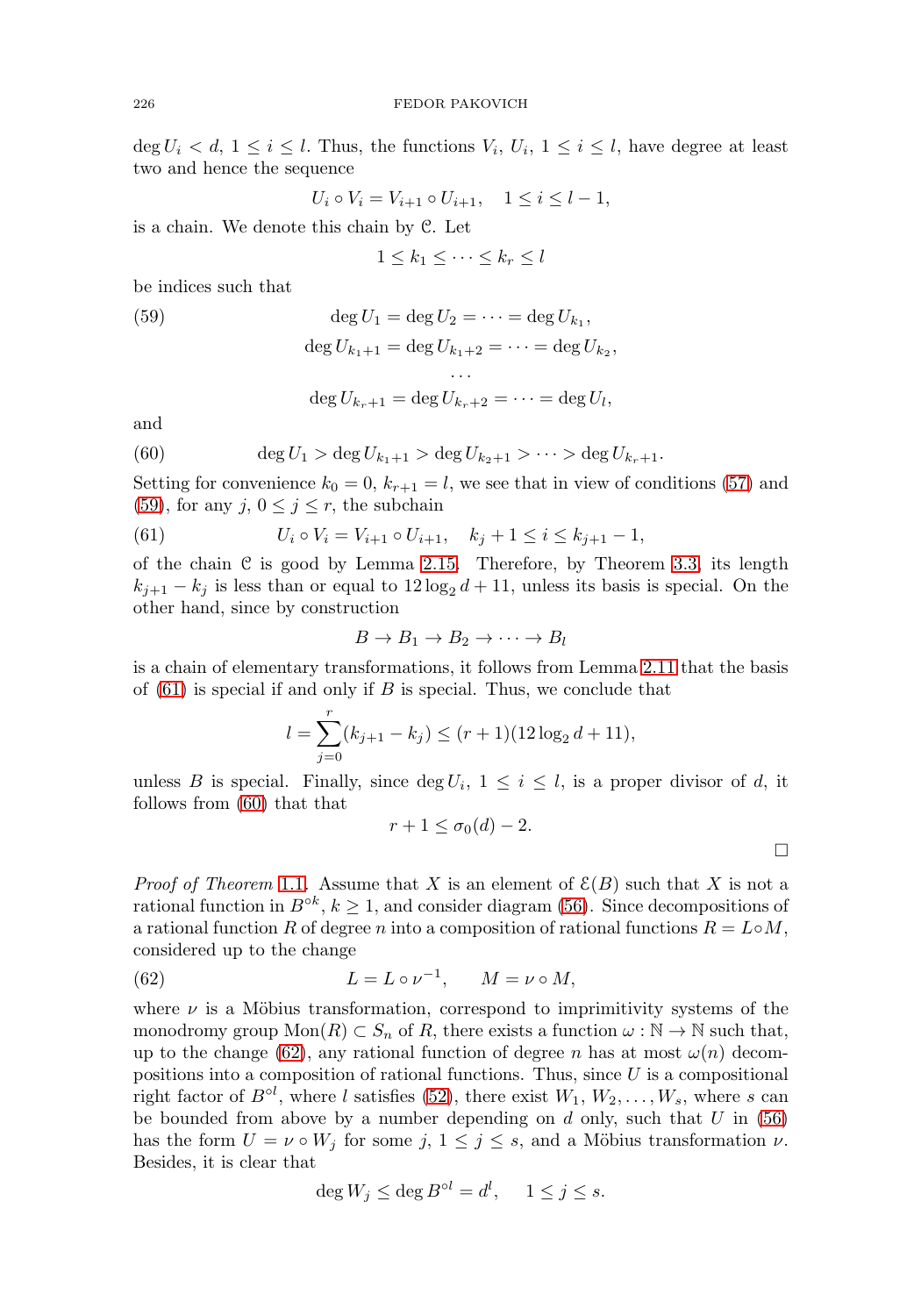Changing in diagram [\(56\)](#page-23-4) the function  $X_l$  to the function  $X_l \circ \nu^{-1}$ , the function U to the function  $\nu \circ U$ , and the function  $B_l$  to the function  $\nu \circ U \circ \nu^{-1}$ , for a convenient Möbius transformation  $\nu$ , without loss of generality we may assume that  $U = W_i$ , for some j,  $1 \leq j \leq s$ . The function  $B_l$  is defined in a unique way by U, and it follows from Theorem [4.4](#page-20-4) that for each  $B_l$ , up to the change  $X_l \to \mu \circ X_l$ , where  $\mu$  is a Möbius transformation, there exist only finitely many functions  $X_l$ satisfying [\(56\)](#page-23-4). Moreover, the number of such functions and their degrees can be bounded from above in terms of d only. Finally, it is clear that if to the function  $X_l$ corresponds the function A, then to the function  $\mu \circ X_l$  corresponds the conjugate function  $\mu \circ A \circ \mu^{-1}$ .

Remark 5.2. Since  $A \sim B$  implies that B is semiconjugate to A, Theorem [1.1](#page-2-0) yields in particular that if B is not special, then  $[B]$  contains only finitely many conjugacy classes. This result also follows from the McMullen theorem [\[10\]](#page-27-18) about isospectral rational functions (see  $[16]$ ). However, the McMullen theorem is non-effective, while Theorem [1.1](#page-2-0) asserts that the number of classes in  $[B]$  is bounded from above by a number depending on  $\deg B$  only.

*Proof of Theorem [1.2](#page-2-1).* Assume that  $X$  commutes with  $B$ . Without loss of generality we may assume that X is not a rational function in  $B^{\circ k}$ ,  $k \ge 1$ , since if

$$
X = \widehat{X} \circ B^{\circ k}
$$

commutes with B, then  $\widehat{X}$  also commutes with B. By Theorem [1.1,](#page-2-0) there exist  $X_1, X_2, \ldots, X_r \in \mathcal{E}(B)$  such that  $X = \mu \circ X_j$  for some  $j, 1 \leq j \leq r$ , and a Möbius transformation  $\mu$ . Therefore, in order to prove Theorem [1.2,](#page-2-1) it is enough to show that for any  $X \in \mathcal{E}(B)$  there exist only finitely many  $\mu$  such that  $\mu \circ X$  commutes with B.

Let us take arbitrary  $\mu_0$  such  $\mu_0 \circ X$  commutes with B, and assume that  $\mu \circ X$ also commutes with B. We have:

$$
B \circ \mu_0 \circ X = \mu_0 \circ X \circ B = (\mu_0 \circ \mu^{-1}) \circ \mu \circ X \circ B = (\mu_0 \circ \mu^{-1}) \circ B \circ \mu \circ X.
$$

Therefore,

$$
B\circ \mu_0=(\mu_0\circ \mu^{-1})\circ B\circ \mu,
$$

implying that  $\nu = \mu_0 \circ \mu^{-1}$  commutes with B. Since the number of Möbius transformation commuting with  $B$  is finite, this implies the required statement.  $\Box$ 

In conclusion, we prove the following effective version of the Ritt theorem (cf.  $[23], [3]$  $[23], [3]$  $[23], [3]$ .

**Theorem 5.3.** Let B and X be commuting rational functions of degree at least two. If B is not special, then  $X^{\circ l} = B^{\circ k}$  for some  $l, k \geq 1$ . Furthermore, there exists a (computable) function  $\delta : \mathbb{N} \to \mathbb{N}$  such that for any non-special B of degree d the number l is bounded from above by  $\delta(d)$ . On the other hand, if B is special and O is an orbifold such that  $B: O \to O$  is a covering map between orbifolds, then  $X: \mathcal{O} \to \mathcal{O}$  is also a covering map between orbifolds.

Proof. The first part of the theorem follows from Theorem [1.2](#page-2-1) (see the introduction). So, assume that B is special, and let  $\mathcal{O} = (\mathbb{CP}^1 \setminus \mathcal{E}_B, \nu)$  be an orbifold such that  $B: \mathcal{O} \to \mathcal{O}$  is a covering map. We observe first that

<span id="page-25-0"></span>(63) 
$$
X^{-1}(\mathcal{E}_B) = \mathcal{E}_B.
$$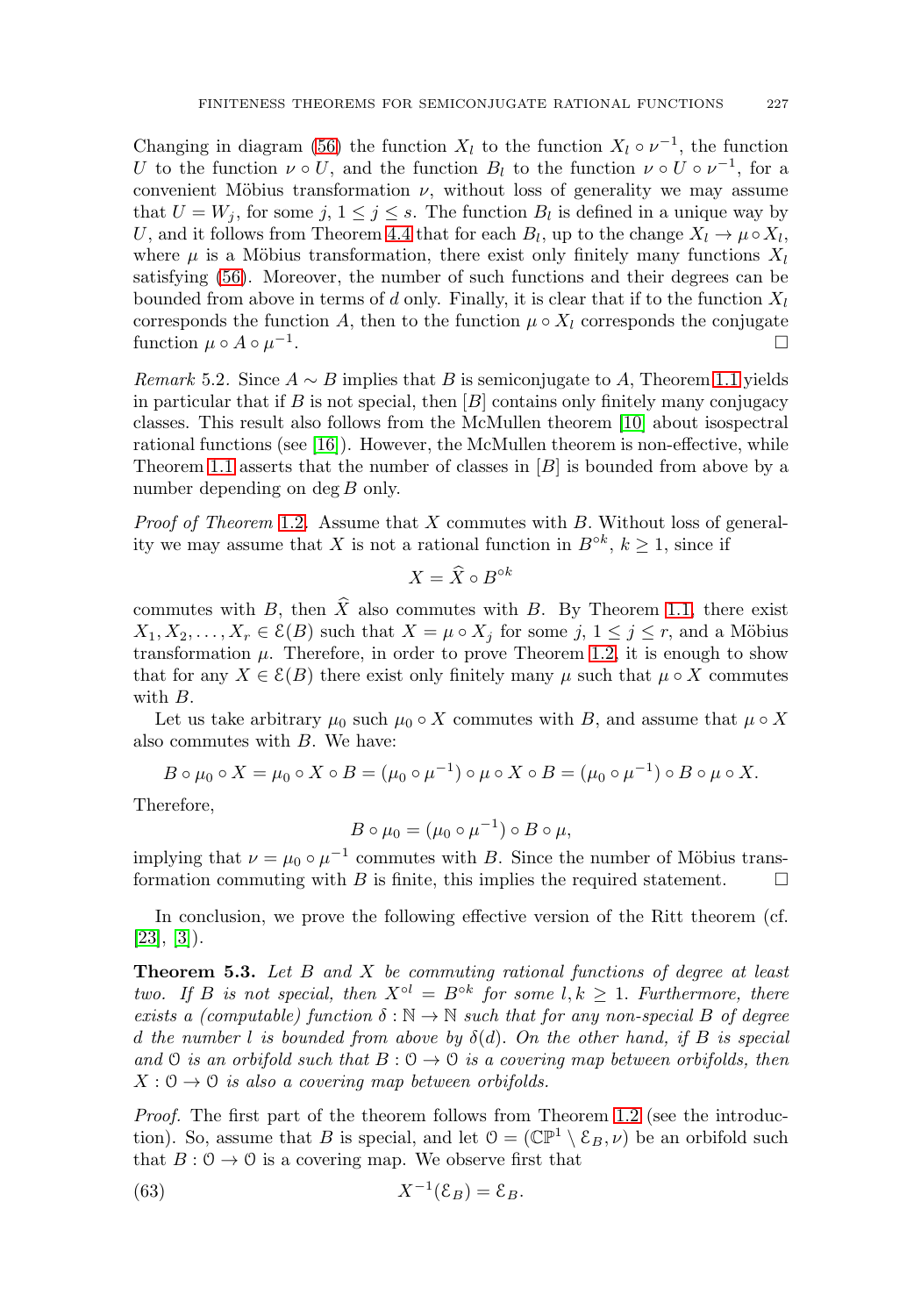Indeed, since  $B^{-1}(\mathcal{E}_B) = \mathcal{E}_B$ , it follows from the commutativity of the diagram

$$
\begin{array}{ccc}\n\mathbb{CP}^1 & \xrightarrow{\quad \quad B \quad} & \mathbb{CP}^1 \\
\downarrow x & & \downarrow x \\
\mathbb{CP}^1 & \xrightarrow{\quad \quad B \quad} & \mathbb{CP}^1\n\end{array}
$$

that

$$
B^{-1}(X^{-1}(\mathcal{E}_B)) = X^{-1}(\mathcal{E}_B).
$$

Therefore,  $X^{-1}(\mathcal{E}_B) \subseteq \mathcal{E}_B$ . Since the set  $X^{-1}(\mathcal{E}_B)$  contains at least  $|\mathcal{E}_B|$  points, this implies [\(63\)](#page-25-0).

Set  $R = \mathbb{C} \mathbb{P}^1 \setminus \mathcal{E}_B$  and

$$
F=B\circ X=X\circ B.
$$

Since  $X : R \to R$  and  $F : R \to R$  are branched covering maps by [\(63\)](#page-25-0), we can define the orbifolds  $X^*$ O and  $F^*$ O. By Theorem [2.3,](#page-5-1) we have:

$$
F^*0 = X^*(B^*0).
$$

However, since  $B: \mathcal{O} \to \mathcal{O}$  is a covering map, the equality  $B^*\mathcal{O} = \mathcal{O}$  holds, implying that  $F^*O = X^*O$ . Thus,  $F : X^*O \to O$  is a minimal holomorphic map between orbifolds. It follows now from  $F = X \circ B$  by Corollary [2.5](#page-5-5) that  $B : X^* \mathcal{O} \to X^* \mathcal{O}$ also is a minimal holomorphic map. In particular,  $\chi(X^*\mathcal{O}) \geq 0$  by [\(12\)](#page-4-5). On the other hand, since  $X : X^* \mathcal{O} \to \mathcal{O}$  is a minimal holomorphic map, it follows from [\(12\)](#page-4-5) that  $\chi(X^*\mathcal{O}) \leq 0$ . Therefore,

<span id="page-26-3"></span>
$$
\chi(X^*0) = 0,
$$

implying by Proposition [2.2](#page-4-4) that  $B: X^*\mathcal{O} \to X^*\mathcal{O}$  and  $X: X^*\mathcal{O} \to \mathcal{O}$  are covering maps.

Since  $X : X^*0 \to 0$  is a covering map, if  $\mathcal{E}_B$  consists of two points, then [\(64\)](#page-26-3) implies that the both orbifolds  $\mathcal{O}$  and  $X^*\mathcal{O}$  are non-ramified, so that

<span id="page-26-4"></span>
$$
(65) \t\t X^*0 = 0.
$$

Thus,  $X: \mathcal{O} \to \mathcal{O}$  is a covering map, as required. On the other hand, if  $\mathcal{E}_B$  consists of one point, then without loss of generality we may assume that  $\nu(-1) = \nu(1) = 2$ and  $B = \pm T_d$ , while [\(64\)](#page-26-3) implies that the orbifold  $X^*$ <sup>o</sup> is defined by the equality  $\hat{\nu}(a) = \hat{\nu}(b) = 2$ , where a and b are some points on  $\mathbb{CP}^1$ . It is not hard to see however that  $\pm T_d : X^* \mathcal{O} \to X^* \mathcal{O}$  cannot be a covering map for such  $X^* \mathcal{O}$  unless  ${a, b} = {-1, 1}$ . Thus, in this case equality [\(65\)](#page-26-4) is also satisfied.

Finally, if  $\mathcal{E}_B = \emptyset$ , then B is a Lattés map, and it is well-known that the orbifold O such that  $B: \mathcal{O} \to \mathcal{O}$  is a covering map is defined in a unique way by the dynamics of B (see [\[12\]](#page-27-16), or [\[20,](#page-27-11) Theorem 6.1]). Thus, equality [\(65\)](#page-26-4) still holds.  $\square$ 

#### **REFERENCES**

- <span id="page-26-1"></span>[1] Xavier Buff and Adam L. Epstein, From local to global analytic conjugacies, Ergodic Theory Dynam. Systems **27** (2007), no. 4, 1073–1094, DOI 10.1017/S0143385707000041. M[R2342966](https://www.ams.org/mathscinet-getitem?mr=2342966)
- <span id="page-26-2"></span>[2] Charles W. Curtis and Irving Reiner, Representation theory of finite groups and associative algebras, Pure and Applied Mathematics, Vol. XI, Interscience Publishers, a division of John Wiley & Sons, New York-London, 1962. M[R0144979](https://www.ams.org/mathscinet-getitem?mr=0144979)
- <span id="page-26-0"></span> $[3]$  A. E. Erëmenko, Some functional equations connected with the iteration of rational functions (Russian), Algebra i Analiz **1** (1989), no. 4, 102–116; English transl., Leningrad Math. J. **1** (1990), no. 4, 905–919. M[R1027462](https://www.ams.org/mathscinet-getitem?mr=1027462)